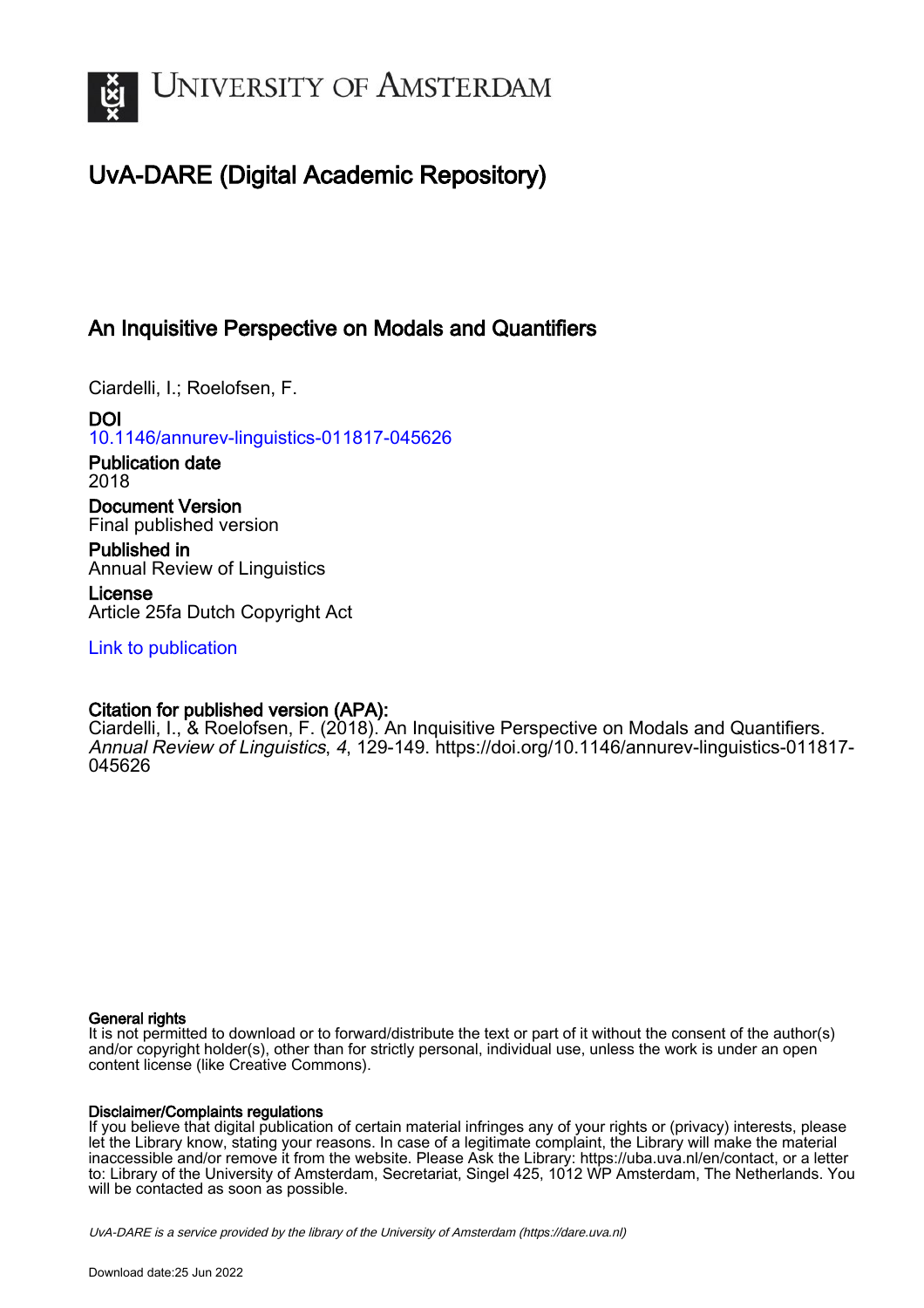

# *Annual Review of Linguistics* An Inquisitive Perspective on Modals and Quantifiers

## Ivano Ciardelli and Floris Roelofsen

Institute for Logic, Language and Computation, University of Amsterdam, 1098 XG Amsterdam, The Netherlands; email: i.a.ciardelli@uva.nl, f.roelofsen@uva.nl



- 
- Download figures as PPT slides • Navigate linked references
- Download citations
- Explore related articles
- Search keywords

Annu. Rev. Linguist. 2018. 4:129–49

The *Annual Review of Linguistics* is online at linguist.annualreviews.org

[https://doi.org/10.1146/annurev-linguistics-](https://doi.org/10.1146/annurev-linguistics-011817-045626)[011817-045626](https://doi.org/10.1146/annurev-linguistics-011817-045626)

Copyright  $\odot$  2018 by Annual Reviews. All rights reserved

### **Keywords**

inquisitive semantics, modality, quantification

#### **Abstract**

Inquisitive semantics enriches the standard truth-conditional notion of meaning, in order to facilitate an integrated semantic analysis of statements and questions. Taking this richer view on meaning as a starting point, this review presents a new perspective on modal operators and quantifiers, one that has the potential to address a number of challenges for standard semantic analyses of such operators. To illustrate the new perspective, we present an inquisitive take on the semantics of attitude verbs and on quantifiers taking scope out of questions.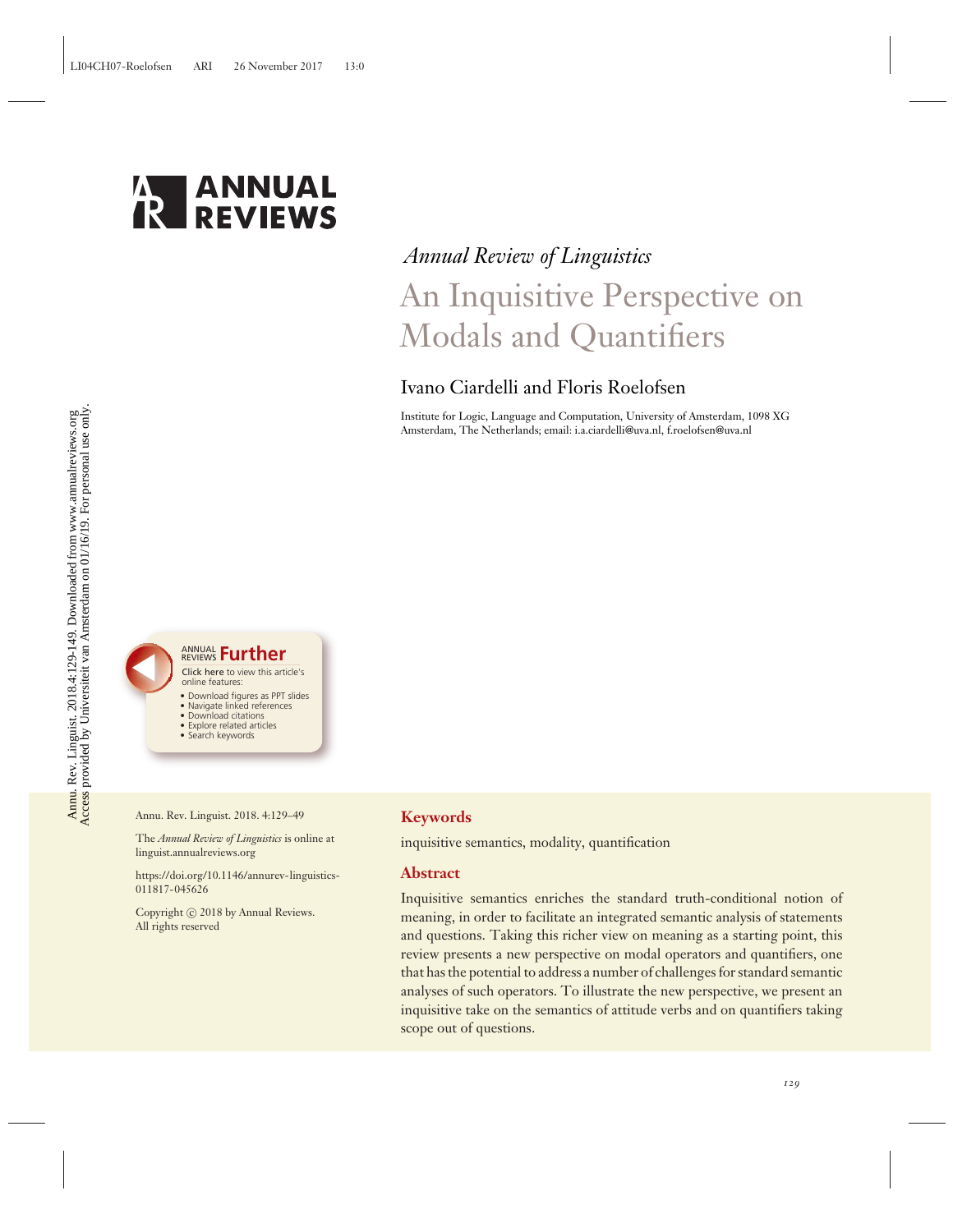#### **1. INTRODUCTION**

#### **1.1. Statements and Questions**

The meaning of a sentence is traditionally taken to lie in its truth conditions: One knows the meaning of a sentence if one knows under which circumstances it is true. This notion of meaning has been very fruitful, but it also has a fundamental limitation: Although suitable for statements, it does not apply to sentence types that are not naturally thought of as being true or false in a given state of affairs. Prominent among such sentence types are questions.

Just like statements, questions play a central role in communication. They allow speakers to specify requests for information, which other participants are then expected to address. Thus, questions give structure to the process of information exchange, allowing speakers to steer it toward certain goals. Furthermore, statements and questions are so intimately connected that it is impossible to fully understand either of them in isolation from the other. One simple reason is that questions can occur embedded in statements and vice versa:

- (1a) Bill wonders *who called him today*.
- (1b) Who thinks *that the director should resign*?

Second, the interpretation of a statement often depends on the question that it addresses:

| $(2a)$ A: What did you do this morning? |                                            |
|-----------------------------------------|--------------------------------------------|
| B: I only read the newspaper.           | $\rightsquigarrow$ I didn't do the laundry |
| (2b) A: What did you read this morning? |                                            |

B: I only read the newspaper.  $\rightarrow$  I didn't do the laundry

And third, questions and statements are to a large extent built up from the same parts. For instance, the disjunctive connective *or* is used to form both questions and statements:

- (3a) Is he in London or in Paris?
- (3b) He is in London or in Paris.

This means that one cannot fully identify the meaning contribution of disjunction (and other operators) by considering only its role in statements, that is, its effect on truth conditions. Its role in questions needs to be factored in as well.

These observations show that statements and questions do not constitute two separate domains that can be studied in isolation; rather, they should be analyzed in an integrated way. This requires a notion of sentence meaning that comprises not only informative content (i.e., truth conditions) but also inquisitive content (i.e., the potential to raise issues); for further elaboration of the arguments presented here, see Ciardelli et al. (2015).

#### **1.2. Inquisitive Semantics: From Truth to Support**

Recent research addressing this need has led to the development of a new semantic framework called inquisitive semantics. Rather than identifying the meaning of a sentence with the conditions under which it is true in a given state of affairs, inquisitive semantics identifies the meaning of a sentence with the conditions under which it is supported by a given information state, which requires that the information available in the state not only entail the information conveyed by the sentence but also resolve the issue that it raises. For instance, the statement *Bill sang* is supported by an information state *s* in case it follows from the information available in *s* that Bill sang. By contrast, the question *Did Bill sing?* is supported in *s* in case it either follows from the information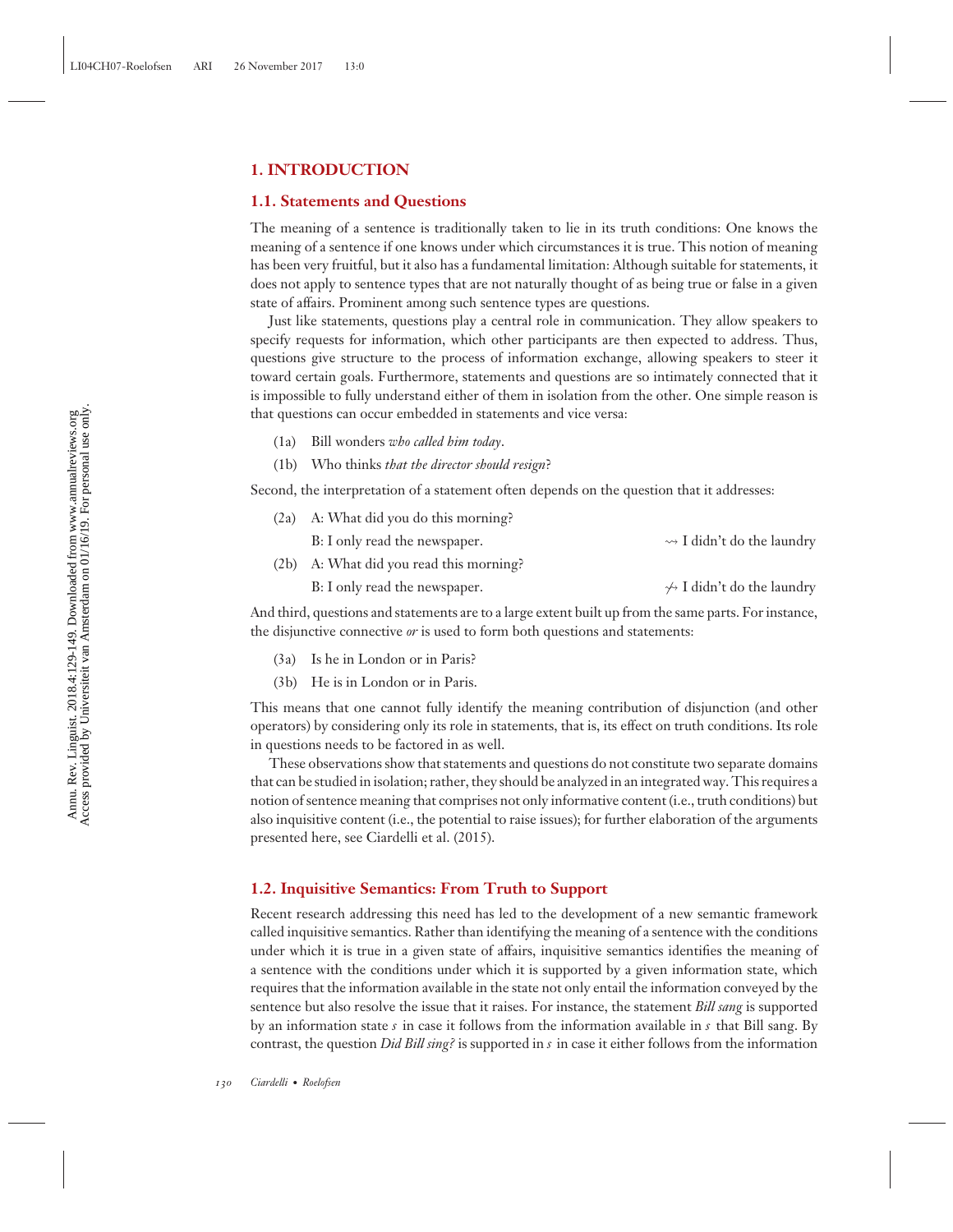available in *s* that Bill sang or follows from the information available in *s* that Bill did not sing. Thus, it becomes possible to analyze both statements and questions using a single notion of meaning.

Because this simple switch in perspective takes place at such a basic level, it opens up new horizons for all disciplines that traditionally rely on the truth-conditional notion of meaning. But this potential, to a great extent, has yet to be deployed—inquisitive aspects of meaning are not nearly as well understood yet as truth-conditional aspects. Which linguistic constructions give rise to inquisitiveness? How do various operators propagate the inquisitive content of their argument? Which operators exploit the inquisitive content of their argument to produce a truth-conditional effect? Inquisitive semantics paves the way for systematic empirical and theoretical investigations to address these questions.

#### **1.3. Beyond Connectives to Modality and Quantification**

The meaning of a sentence is determined not only by its content words but also, to an important extent, by its function words, which form complex meanings out of simpler ones. These function words include connectives (e.g., *and*, *or*, *not*), quantifiers (e.g., *everyone*, *someone*), and modal operators (e.g., *may*, *must*). In logic, these three types of operators correspond to the three main classes of logical systems that have been considered: propositional logics (focusing only on connectives), predicate logics (adding quantifiers), and modal logics (adding modal operators). Similarly, connectives, quantifiers, and modal operators also constitute three major areas of research in linguistics.

Initial work on inquisitive semantics focused on the repercussions of the new semantic perspective in the most basic domain, that of connectives. This has led to a better understanding of the role of disjunction, conjunction, and negation in questions and in statements (e.g., AnderBois 2012, 2014; Roelofsen & Farkas 2015; Champollion et al. 2016; Ciardelli 2016a; Ciardelli et al. 2016b; Ciardelli & Roelofsen 2017) and, on the logical side, to in-depth investigations of propositional inquisitive logics (e.g., Ciardelli 2009, 2016b; Ciardelli & Roelofsen 2011; Roelofsen 2013a; Punčochář 2015, 2016; Frittella et al. 2016; Yang & Väänänen 2016).

Although these results are promising, in order to fully appreciate the repercussions of the approach, modal operators and quantifiers have to be brought under the inquisitive lens as well.We expect that doing so will not only shed new light on a number of long-standing puzzles but also raise new issues that were invisible through the more coarse-grained lens of truth-conditional semantics.

The goal of this review is twofold. First, we want to describe in general terms what the inquisitive perspective on modals and quantifiers amounts to. And second, we want to provide concrete illustrations of the benefits that this perspective may have, drawing on recently initiated (and, to a large extent, still ongoing) work in this direction. Thus, although this article provides a survey of some recent developments, as is expected of a review article, it should be considered mostly "programmatic," proposing directions for future research rather than providing a systematic and comprehensive summary of established results.

The review is structured as follows. After providing some technical background in Section 2, we discuss modals in Section 3 and quantifiers in Section 4. Section 5 concludes.

#### **2. PROPOSITIONS AND PROPERTIES IN INQUISITIVE SEMANTICS**

Following a tradition going back to Hintikka (1962), inquisitive semantics models information states as sets of possible worlds, the idea being that a body of information is determined by the set of states of affairs compatible with it. Let S denote the set of all information states. If  $s, t \in S$  and *t* ⊆ *s*, then *t* contains all the information that *s* contains, and possibly more; we say that *t* is an enhancement of *s*. As mentioned above, the fundamental semantic notion in inquisitive semantics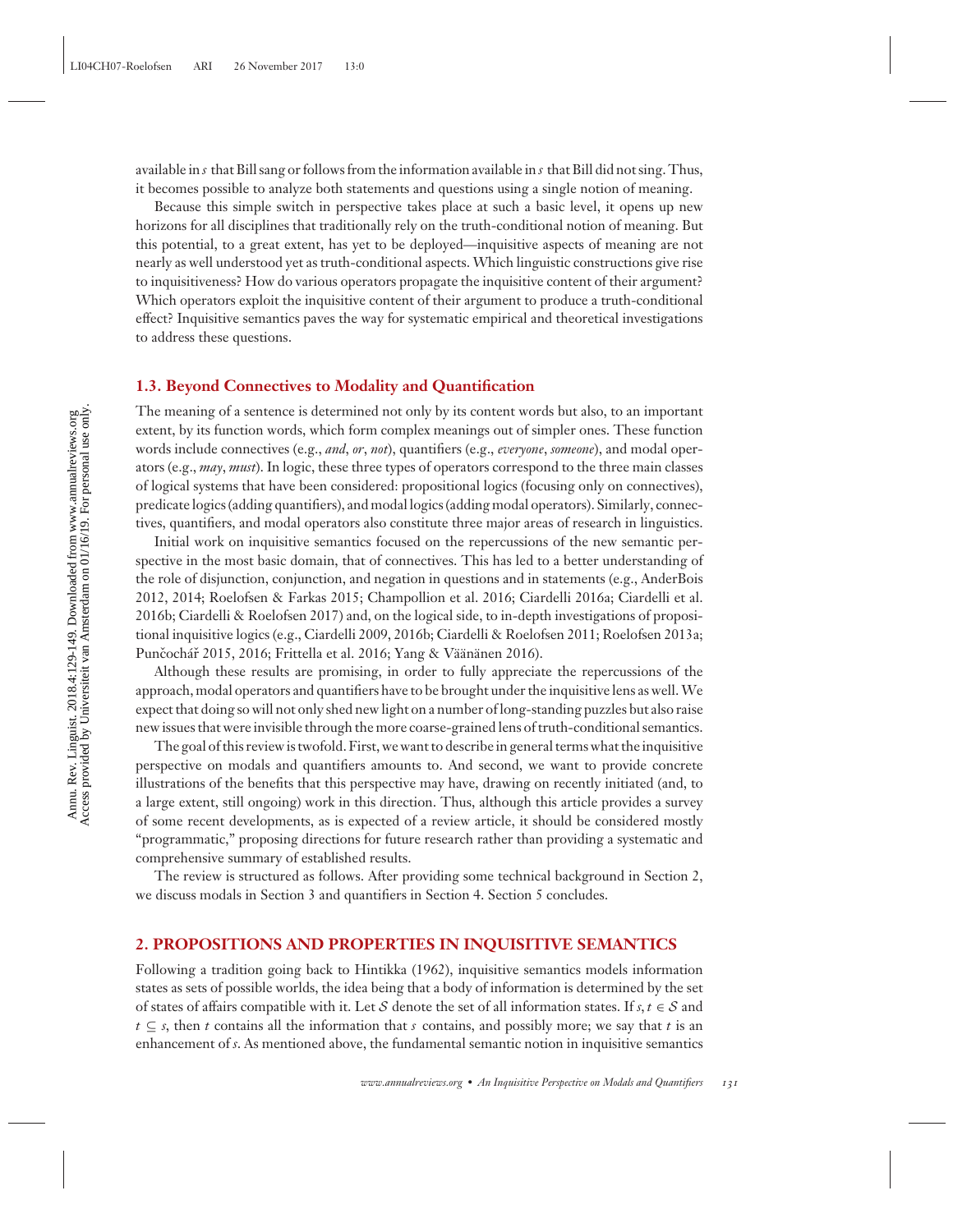is the relation of support, which relates sentences to information states. Support is construed as a persistent notion, meaning that if a sentence  $\varphi$  is supported at an information state *s*, it remains supported at every enhancement  $t \subseteq s$ .

The semantic value  $\llbracket \varphi \rrbracket$  of a sentence  $\varphi$  in inquisitive semantics can be identified with a set of information states, namely those states that support  $\varphi$ . Because each information state is a set of possible worlds,  $\llbracket \varphi \rrbracket$  is a set of sets of possible worlds—rather than a set of possible worlds, as is usually assumed. Moreover, the persistency condition on support implies that if  $s \in [\varphi]$  and  $t \subseteq s$ , then also  $t \in \llbracket \varphi \rrbracket$ . Thus,  $\llbracket \varphi \rrbracket$  is a downward closed set of information states; we refer to such a set as an i-proposition. The maximal elements of the i-proposition  $\llbracket \varphi \rrbracket$  are called the alternatives for  $\varphi$ ; that is, the alternatives for  $\varphi$  are those information states that contain exactly as much information as is needed to support  $\varphi$ .

An i-proposition  $\llbracket \varphi \rrbracket$  is said to be flat if there is a single classical proposition *p*—a set of worlds—such that  $[\![\varphi]\!] = \{s \in S \mid s \subseteq p\}$ . This means that in order to support  $\varphi$  it is necessary and sufficient to establish that  $p$  holds. Clearly, a flat i-proposition always contains a unique alternative. If an i-proposition is not flat, we say that it is inquisitive. It is easy to see that, if  $S$  is finite, an inquisitive i-proposition always has two or more alternatives. For an illustration, consider the following three sentences:

- (4a) Bob is home.
- (4b) Is Bob home?
- (4c) Where is Bob?

Let  $s \in S$ . Statement  $4a$  is supported in *s* if the information available in *s* implies that Bob is home—that is, if all worlds in *s* are worlds where Bob is home. Question 4*b* is supported in *s* if the available information determines whether Bob is home—that is, if all worlds in *s* agree on whether Bob is home. Finally, question 4*c* is supported in *s* if the available information determines where Bob is—that is, if Bob is in the same location in all worlds in *s*. Thus, sentences 4*a*–*c* express the following i-propositions:

- (5a)  $P_1 = \{s \mid s \subseteq \{w \mid \text{Bob is home at } w\}\}\$
- (5b)  $P_2 = \{s \mid s \subseteq \{w \mid Bob \text{ is home at } w\} \text{ or } s \subseteq \{w \mid Bob \text{ is not home at } w\}\}\$
- (5c)  $P_3 = \{s \mid s \subseteq \{w \mid \text{Bob is in } y \text{ at } w\} \text{ for some place } y\}$

Note that statement  $4a$  expresses a flat i-proposition with  $\{w \mid \text{Bob is home at } w\}$  as its only alternative. By contrast, questions 4*b* and 4*c* express inquisitive i-propositions. The polar question 4*b* has two alternatives, namely {w | Bob is home at w} and {w | Bob is not home at w}. The *wh*question 4*c* has multiple alternatives, namely all the states  $\{w \mid Bob \text{ is in } \gamma \text{ at } w\}$ , where  $\gamma$  is a place.

In terms of meaning composition, inquisitive semantics is implemented within the standard intensional semantics framework, that is, the typed  $\lambda$ -calculus with basic types e, s, and t for entities, possible worlds, and truth values, respectively (for details, see Ciardelli et al. 2016b). Because its semantic value is a set of sets of worlds, a complete sentence is taken to have the type  $\langle \langle s, t \rangle, t \rangle$ , abbreviated as T. The types of subsentential constituents are inferred from this type, together with the assumption that the basic mode of composition is function application. In particular, in inquisitive semantics a VP has semantic type  $\langle e, T \rangle$ . This means that the semantic value of a VP is a function from individuals to i-propositions. We refer to such objects as iproperties. We say that an i-property is flat if it maps any individual to a flat i-proposition, and inquisitive otherwise. For an illustration, consider:

- (6a)  $[\text{sang}] = \lambda x.\{s \mid s \subseteq \{w \mid x \text{ sang at } w\}\}\$
- (6b) [[sang or danced]] =  $\lambda x.\{s \mid s \subseteq \{w \mid x \text{ sang at } w\} \text{ or } s \subseteq \{w \mid x \text{ danced at } w\}\}\$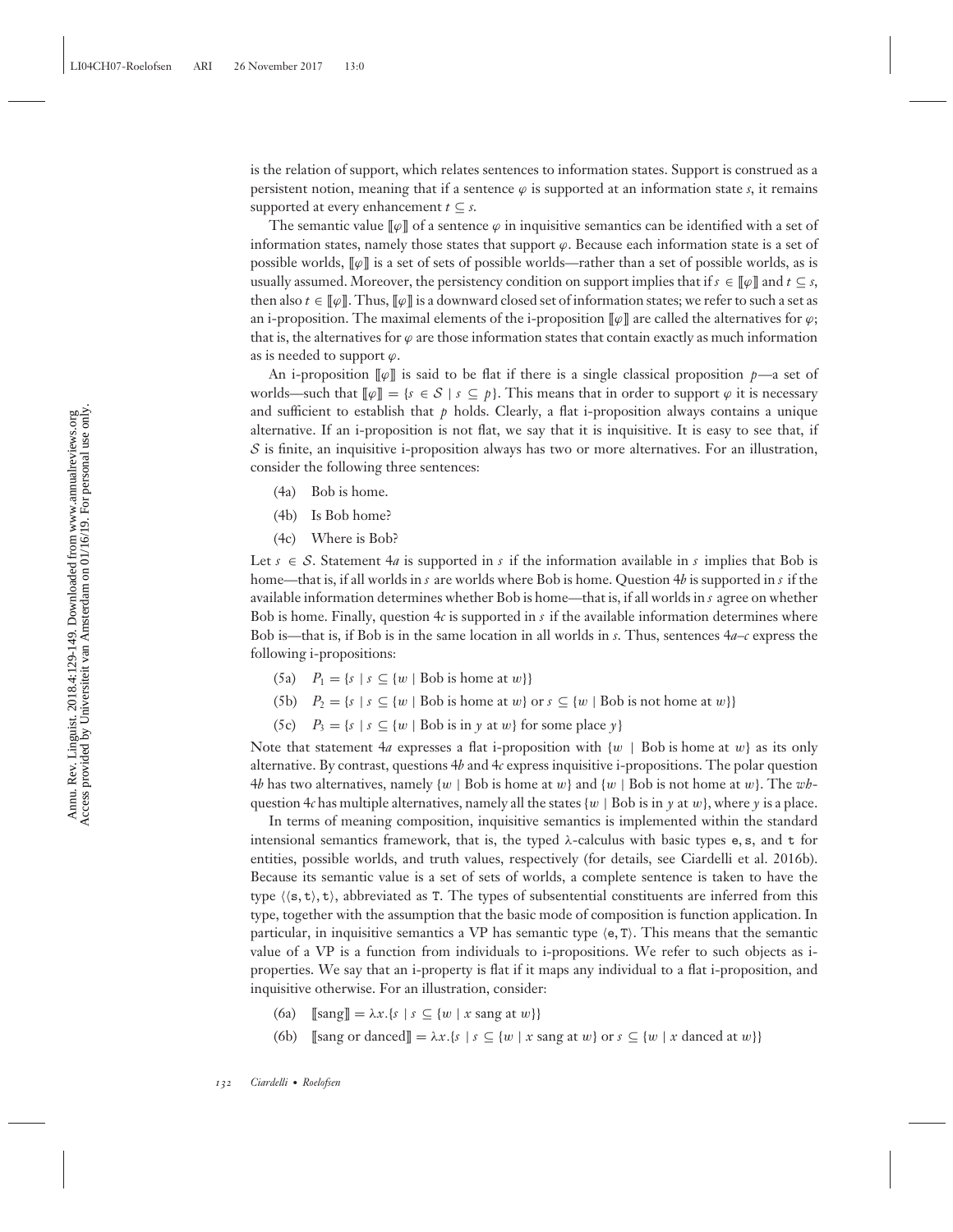The VP *sang* denotes a flat i-property, mapping an individual *x* to a flat i-proposition having a unique alternative,  $\{w \mid x \text{ sang at } w\}$ . By contrast, the VP *sang or danced* denotes an inquisitive  $i$ -property, mapping an individual  $x$  to an *i*-proposition having two alternatives, namely the states  $\{w \mid x \text{ sang at } w\}$  and  $\{w \mid x \text{ danced at } w\}$ .

#### **3. MODALS**

#### **3.1. Some Challenges for the Standard View**

On the standard view, modal auxiliary verbs like *may* and *must* and propositional attitude verbs like *know* and *believe* are analyzed as relating two classical propositions: the proposition expressed by their argument and a relevant set of worlds associated with the actual world, termed the modal base. Conditionals are handled similarly, by taking the antecedent to restrict the modal base in which the consequent is evaluated (e.g., Kratzer 2012).

Recently, several challenges have been raised for this approach. For instance, it has been argued that in order to account for deontic modals in the context of decision problems, it is crucial to take into account the decision problem at hand as a parameter of the evaluation (Lassiter 2011, Cariani et al. 2013, Charlow 2013). In the domain of conditionals, it has been observed that disjunctive antecedents appear to contribute two distinct propositions as assumptions, each corresponding to one of the two disjuncts, which are inevitably conflated on a truth-conditional approach (Alonso-Ovalle 2009, Fine 2012, Champollion et al. 2016). Finally, in the domain of attitude verbs, certain problems have been identified for the standard approaches to responsive verbs (verbs that take both declarative and interrogative complements); the argument is that they cannot always be regarded as applying to a single proposition contributed by the verb's complement (George 2011, Elliott et al. 2017). In the same spirit, philosophers have emphasized that question-directed attitudes such as *wonder* and *investigate* fall beyond the scope of current theories of propositional attitudes, and call for a generalization (Friedman 2013).

#### **3.2. The Inquisitive Perspective**

Inquisitive semantics suggests a new view on modal operators that has the potential to address all these issues. The central idea is to construe modal operators not as expressing a relation between two classical propositions but as expressing a relation between two i-propositions, comprising both information and issues.

What are the repercussions of this shift in perspective for the challenges above? First, when evaluating a deontic modal in the context of a decision problem, the relevant modal base will represent both the contextual information and the contextual issue—the decision problem at hand. Second, in evaluating a conditional, it is not only the truth-conditional content of the antecedent that matters but also its inquisitive content. Disjunctive antecedents are typically inquisitive; in other words, they introduce multiple alternatives, which the conditional can manipulate individually. Finally, generalizing the notion of modal base to include both information and issues paves the way for a uniform analysis of propositional attitude verbs like *believe*, *know*, and *wonder*. Thus, the inquisitive view on modal operators has the potential to address a number of limitations of the standard truth-conditional view. To exemplify concretely what this amounts to, we discuss in detail the case of propositional attitude verbs in the following section. For research on conditionals along the lines sketched above, see Champollion et al. (2016) and Ciardelli (2016a), as well as the closely related research of Alonso-Ovalle (2009), Fine (2012), and Santorio (2016).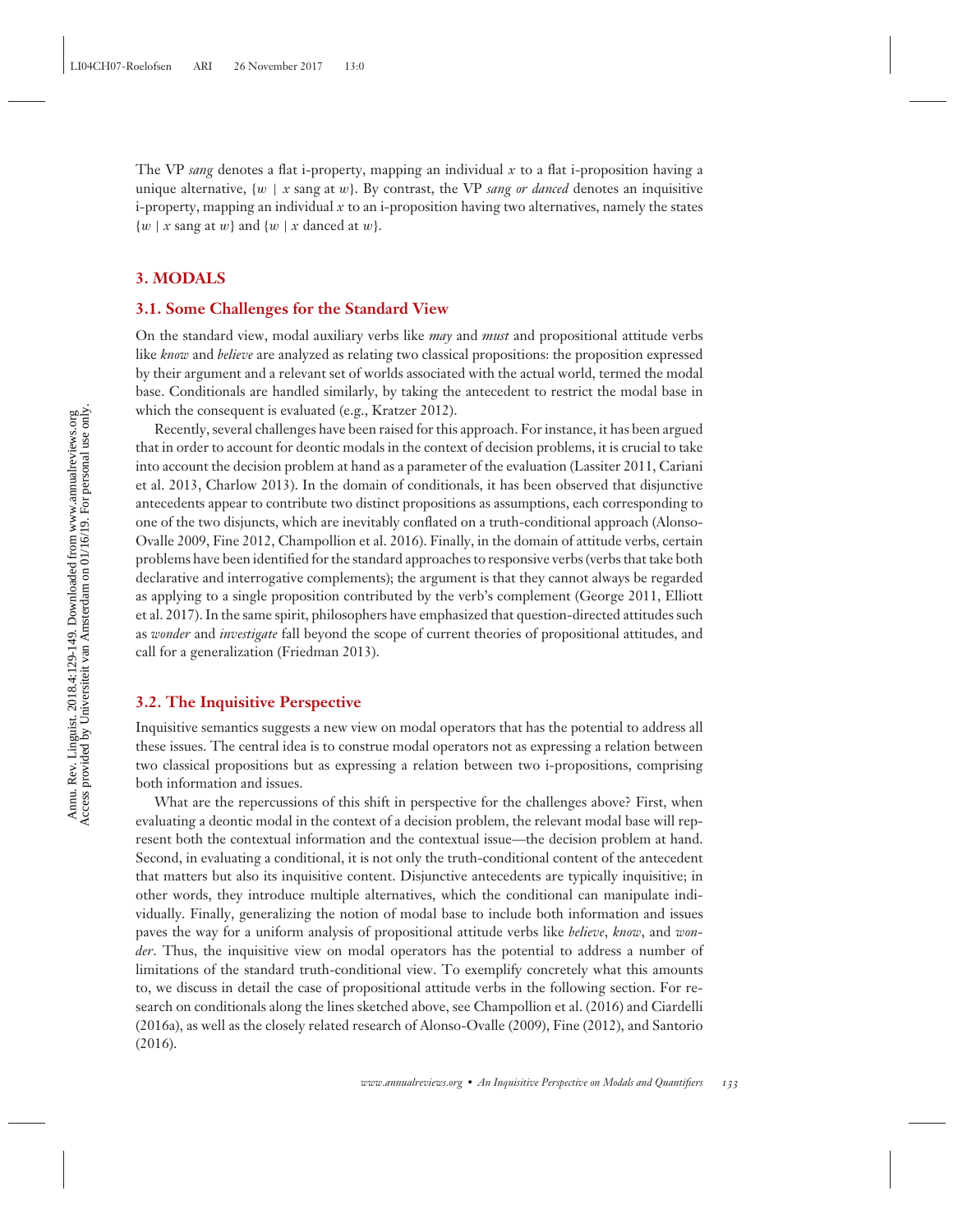#### **3.3. An Illustration: Attitude Verbs**

We first review the traditional view on attitude verbs (Section 3.3.1) and then turn to the inquisitive perspective (Section 3.3.2).

**3.3.1. The traditional view and its limits.** Attitude verbs are usually analyzed as expressing propositional attitudes, that is, attitudes toward propositions. The traditional analysis of propositional attitudes, which goes back to Hintikka (1969), can be described succinctly as follows. For each attitude A, we consider a map  $\sigma_A$  that assigns to each individual x and possible world w a set  $\sigma_A(x, w)$  of possible worlds—those which are in accordance with the relevant attitude of x at w. Thus, when we analyze *know*,  $\sigma_{\text{know}}(x, w)$  will consist of those worlds that are compatible with what *x* knows at w; when we analyze *want*,  $\sigma_{\text{want}}(x, w)$  will consist of those worlds that are compatible with what *x* wants at w; and so on. The set of worlds  $\sigma_A(x, w)$  is referred to as the modal base for the attitude *A*. The attitude itself is then analyzed as a relation  $A(x, w, p)$ , which holds between an individual *x*, a possible world *w*, and a proposition  $p$  if and only if  $p$  is true at every world in  $\sigma_A(x, w)$ . When we analyze the proposition p itself as a set of possible worlds—those worlds in which it is true—this means that we have  $A(x, w, p)$  if and only if  $\sigma_A(x, w) \subseteq p$ . Thus, for instance, we have:

- $(7a)$  know $(x, w, p) \iff \sigma_{\text{know}}(x, w) \subseteq p$
- (7b) want $(x, w, p) \iff \sigma_{\text{want}}(x, w) \subseteq p$

Finally, a sentence like *Alice Vs that* α, involving an attitude verb *V*, is analyzed as being true if, in the actual world, Alice bears the relevant attitude to the proposition expressed by the declarative clause *that*  $\alpha$ , that is, to the set of worlds where  $\alpha$  is true. This analysis of propositional attitudes has been very fruitful, and has been extended and refined in a number of ways (e.g., Stalnaker 1984, Heim 1992). Yet the analysis is limited in several important respects. Let us review some of them.

Some attitude verbs, such as *know* and *remember*, can combine not only with declarative clauses but also with interrogative ones:

- (8a) Alice knows/remembers whether Bob is home.
- (8b) Alice knows/remembers where Bob is.

In order to account for sentences like those in examples 8*a* and 8*b*, maintaining the view that *know* and *remember* operate on a proposition even when they take an interrogative complement, two types of approaches have been pursued. Groenendijk & Stokhof (1984) proposed a uniform approach. In their theory, declarative and interrogative embedded clauses have the same type of denotation—a proposition, modeled as a set of possible worlds. In the case of a declarative clause *that*  $\alpha$ , the denotation is the set of worlds where  $\alpha$  is true; in the case of an interrogative clause  $\mu$ , the denotation is the true complete answer to  $\mu$  at the world of evaluation. In either case, the attitude verb can thus apply directly to the denotation of the embedded clause. Other authors, notably Karttunen (1977) and Spector & Egré (2015), have taken a reductive approach. On this approach, declarative clauses and interrogative clauses denote different types of objects, namely propositions and sets of propositions, respectively. The entry for the verb is designed to apply to a proposition, and can thus be applied directly to the denotation of a declarative clause. In order for the verb to combine with an interrogative clause, some type shifting needs to take place. In the approach of Karttunen (1977) it is the question denotation *Q* that is type-shifted to fit the embedding verb, resulting in the proposition  $\bigcap Q'$ —the complete answer to  $Q'$  at the world of evaluation as given by Karttunen's theory. In the approach of Spector & Egre (2015), by contrast, ´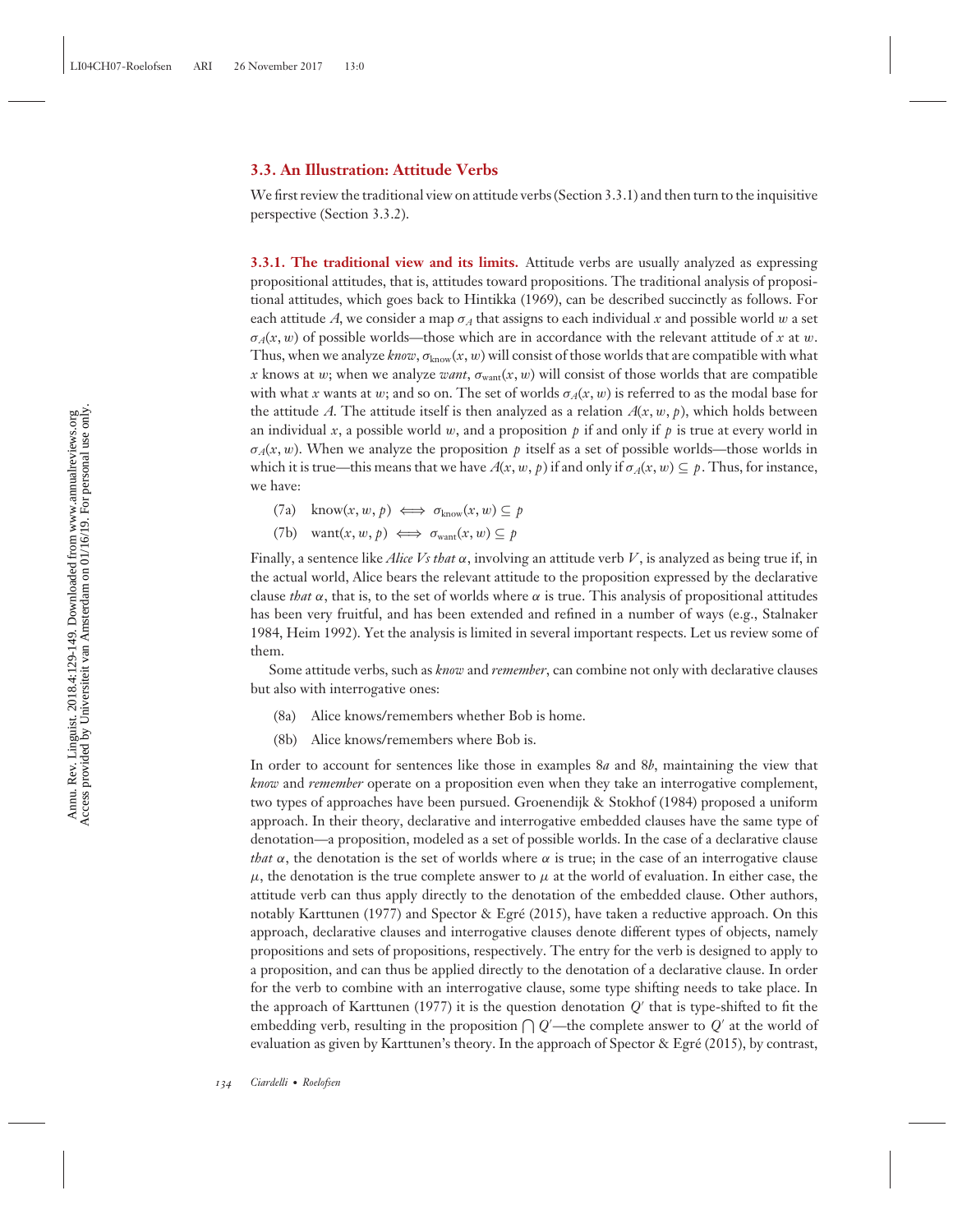it is the verb denotation  $V'$  that is type-shifted to fit the type of the interrogative complement, resulting in the entry  $\lambda Q_{\langle\langle s,t\rangle,t\rangle}.\lambda x_{e}.\exists p \in Q.V'(x,p).$ 

Essentially, in the approaches of Groenendijk & Stokhof (1984) and Karttunen (1977), sentences like those in examples 8*a* and 8*b* claim that Alice stands in the relevant relation to the complete true answer to the embedded question. By contrast, in the approach of Spector  $\&$  Egré (2015), these sentences claim that she stands in the relevant relation to some complete answer.

The first class of approaches rests on the assumption that sentences like examples 8*a* and 8*b* always express relations between an individual and a specific proposition—the complete answer to the embedded question. But not all questions have a single complete answer at a world. Consider example 9:

(9) Where can one buy an Italian newspaper in Amsterdam?

This question can be completely resolved by providing only one of multiple places where Italian newspapers are sold. Now, a question like example 9 may very well appear embedded under an attitude verb:

(10) Alice knows where one can buy an Italian newspaper in Amsterdam.

There is no single proposition that Alice needs to know for this statement to be true; rather, the statement may be true by virtue of Alice knowing one among various propositions, for instance, that one can buy an Italian newspaper at Central Station, that one can buy an Italian newspaper at the airport, and so forth. Thus, the approaches of Groenendijk & Stokhof (1984) and Karttunen (1977)—which would interpret sentence 10 as a claim that Alice knows a certain particular proposition—cannot assign the right truth conditions in this case.<sup>1,2</sup>

The account of Spector & Egré (2015) does not deal with cases like sentence 10 either, but it could in principle be adapted to do so. However, although such an account may be successful in the case of *know*, the situation seems different for verbs like *care*, as pointed out by Elliott et al. (2017). Suppose Alice is preparing for a long walk home and does not know whether it is raining outside. Then, sentence 11 is likely to be true:

(11) Alice cares whether it is raining.

On the account of Spector & Egré  $(2015)$ , this is equivalent to the following statement:

(12) Alice cares that it is raining, or she cares that it is not raining.

But this statement, unlike the one in sentence 11, is not true in the given scenario. For Alice to care that it is raining, she would have to know that it is, and similarly for her to care that it isn't raining; because she lacks this knowledge, neither disjunct is true.<sup>3</sup> Thus, it seems that a reductive

<sup>&</sup>lt;sup>1</sup>To deal with these cases, Groenendijk & Stokhof (1984) propose to treat example 9 as having a higher semantic type (namely  $\langle \langle \langle s, t \rangle, t \rangle$ , t) instead of  $\langle s, t \rangle$ , and to type-shift the entry for the embedding verb so that it can apply to objects of this type. We do not discuss this option in detail here. A problem with this lifting strategy is pointed out by Ciardelli (2017, footnote 20).

<sup>2</sup>Another challenge for the approaches of Karttunen (1977) and Groenendijk & Stokhof (1984) is raised by George (2011). He argues that the truth of sentences like example 10 requires not only that Alice know of at least one true answer to the embedded question that it is true but also that she not wrongly believe of any false answer that it is true. We do not discuss this issue here. For an account in inquisitive semantics, see Theiler et al. (2016a); for other accounts, see Uegaki (2015) and Xiang (2015), among others.

<sup>&</sup>lt;sup>3</sup>Note that a similar problem arises for the accounts of Groenendijk & Stokhof (1984) and Karttunen (1977), which would interpret example 11 as claiming that Alice cares that it rains, if it in fact rains, and cares that it does not rain, if in fact it does not rain.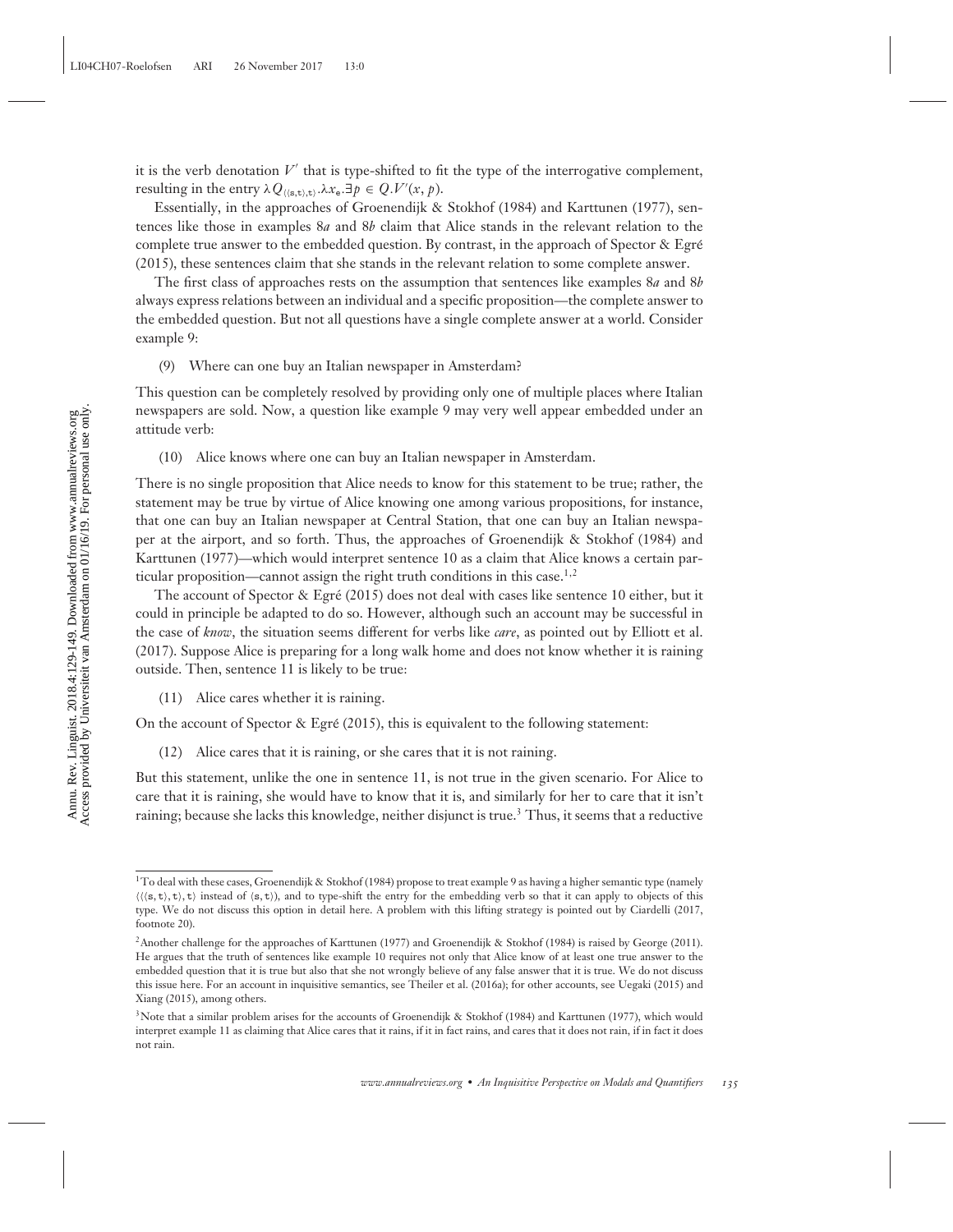account of *care* is bound to fail. In fact, this problem with analyzing the verb *care* stems from a deeper problem with analyzing the attitude of caring. It seems that the object of Alice's caring in the above scenario is the question as such, not some answer to it. If so, then the attitude of caring cannot in general be analyzed as a relation between an individual and a proposition. Rather, in some cases it must be understood as a relation between an individual and a question.

This point becomes even more evident when we consider attitude verbs like *wonder* and *investigate*, which can take only an interrogative complement. Consider example 13:

(13) Alice wonders where Bob is.

It is clear that Alice cannot be thought of as bearing the wondering relation to any answer to the question—or any proposition, for that matter (Friedman 2013). Rather, it is natural to regard the object of Alice's wondering to be the question expressed by the embedded interrogative, as a whole. Thus, the attitude of wondering falls squarely outside the traditional framework, which assumes the object of an attitude to be a set of possible worlds. For this reason, a verb like *wonder* has mostly been treated in the literature as an unanalyzed relation between individuals and questions. However, without some analysis of this relation, we lack an account of the entailments licensed by sentences involving *wonder*. We cannot predict, for instance, that conclusion 14*c* follows from premises 14*a* and 14*b*, but not from either premise alone:

- (14a) Alice wonders who the culprit is.
- (14b) Alice knows that the culprit is Bob or Charlie.
- (14c) So, Alice wonders whether the culprit is Bob or Charlie.

**3.3.2. The inquisitive view and its prospects.** As discussed above, in inquisitive semantics, statements and questions are assigned the same kind of semantic value, namely an i-proposition a downward closed set of information states. We assume that the same treatment applies to embedded declarative and interrogative clauses. For instance, complement clauses 15*a*–*c* will have the same semantic values as the corresponding main clauses (sentences 5*a*–*c*):

- (15a) that Bob is home
- (15b) whether Bob is home
- (15c) where Bob is

This uniform treatment of declarative and interrogative complements allows for an analysis of verbs like *know* (as well as *remember*, *discover*, etc.) that is uniform with respect to the kind of complement that the verb is applied to.4 The crucial move is that, now, we can construe *knowing* as a relation that involves an individual, a possible world (typically the actual world), and an iproposition, rather than a classical proposition. In the case of *know*, a natural treatment is as follows (Ciardelli & Roelofsen 2015):

 $(16)$  know $(x, w, P) \iff \sigma_{\text{know}}(x, w) \in P$ 

That is, a claim like *Alice knows*  $\varphi$  is true if  $\varphi$  is supported by Alice's knowledge state  $\sigma_{\text{know}}(x, w)$ , consisting of those worlds that are compatible with her knowledge. If we apply this analysis to the

<sup>4</sup>The uniform inquisitive approach to the semantics of attitude verbs presented here was first proposed by Ciardelli & Roelofsen (2015) and has been further developed by Theiler (2014) and Theiler et al. (2016b). A closely related approach, with similar advantages, has been pursued by Uegaki (2015). For a detailed comparison, see Theiler et al. (2016b, appendix).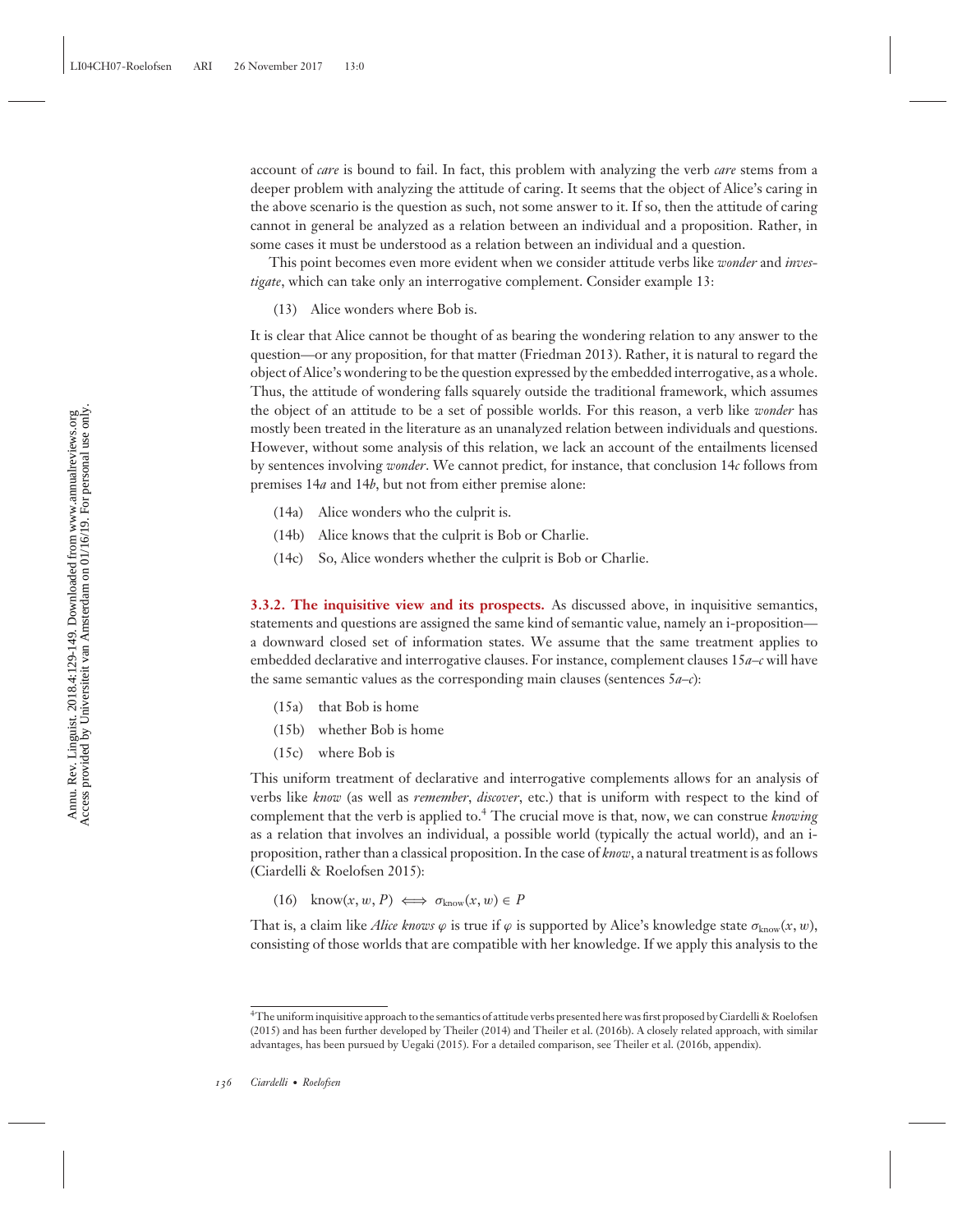semantic values of our indirect clauses in complement clauses  $15a-\text{c}$  (given in sentences  $5a-\text{c}$ ), we obtain the following:

- (17a) know $(x, w, P_1) \iff \sigma_{\text{know}}(x, w) \subseteq \{w \mid \text{Bob is home at } w\}$
- (17b) know $(x, w, P_2) \iff \sigma_{\text{know}}(x, w) \subseteq \{w \mid \text{Bob is home at } w\}$  or

 $\sigma_{\text{know}}(x, w) \subseteq \{w \mid \text{Bob is not home at } w\}$ 

(17c) know $(x, w, P_3) \iff \sigma_{\text{know}}(x, w) \subseteq \{w \mid \text{Bob is in } y \text{ at } w\}$  for some place *y* 

In words, *x* knows that Bob is home if and only if it follows from what *x* knows that Bob is home; *x* knows whether Bob is home if it follows from what *x* knows that Bob is home, or it follows from what *x* knows that Bob is not home; and *x* knows where Bob is if, for some place  $\gamma$ , it follows from what *x* knows that Bob is in *y*. Finally, the attitude verb *know* can be assigned the following entry:

 $(18)$   $\lambda P_{(\langle s,t\rangle,t)} \cdot \lambda x_{\epsilon}$ .{ $s \mid s \subseteq \{w \mid \text{know}(x,w,P)\}\$ 

This makes sure that the sentence *Alice knows*  $\varphi$  is supported in a state  $s$  if it follows from the information available in *s* that Alice bears the *know* attitude to the semantic value of  $\varphi$ .

Note that this treatment of *know*, unlike those of Groenendijk & Stokhof (1984) and Karttunen (1977), has no problems dealing with questions that have more than one true answer in a given world. To see this, consider again the *mention-some* question in example 9. This question expresses the following *i*-proposition:<sup>5</sup>

(19)  $P_4 = \{s \mid \exists y : s \subseteq \{w \mid y \text{ sells Italian newspapers at } w\}\}\$ 

Our analysis then predicts that sentence 10 is true under the following conditions:

(20) know $(a, w, P_4) \iff \exists y : \sigma_{\text{know}}(a, w) \subseteq \{w \mid y \text{ sells Italian newspapers at } w\}$ 

That is, sentence 10 is predicted to be true if and only if there is some place of which Alice knows that sells Italian newspapers. This is the expected result; as usual, the inquisitive meaning of the sentence consists of those information states in which it is established to be true. Thus, the inquisitive perspective yields a simple and transparent analysis of *know* that requires no special type shifting to interpret embedded interrogatives and is not restricted to questions with a unique complete answer in each world.<sup>6</sup> An analogous treatment can be given for similar verbs, such as *remember* and *discover*.

Now consider the verb *care*. In the inquisitive setting, we can model caring as a relation that holds directly between an individual and an i-proposition—say, the semantic value of an interrogative clause such as *whether it rains*—one that does not have to be reducible to a more basic relation holding between an individual and a classical proposition. This avoids the problem noted above for a reductive analysis of *care*.

Finally, consider the problem of accounting for inquisitive attitudes like *wonder* and *investigate*. In our analysis of *know*, above, we have followed Hintikka (1969) in supposing that the modal base  $\sigma_A(x, w)$  used to relate the subject x to the object P of an attitude A is a set of possible worlds—a classical proposition. However, under the inquisitive perspective it is also natural to consider attitudes for which the modal base is not a classical proposition but rather an i-proposition  $\sigma_A(x, w)$ . Of course, the actual reading of  $\Sigma_A(x, w)$  will depend on the specific attitude A under consideration. In the case of *wonder*, for instance, we can take the set  $\Sigma_{\text{won}}(x, w)$  to consist of

 $^5$ For the sake of succinctness, in describing the relevant meaning we rephrase "one can buy an Italian newspaper at  $\gamma$ " as " $\gamma$ sells Italian newspapers." Of course, this rephrasing is not necessary.

<sup>6</sup>For an investigation of the epistemic logic that arises from this analysis of *know*, see Ciardelli (2014, 2016b).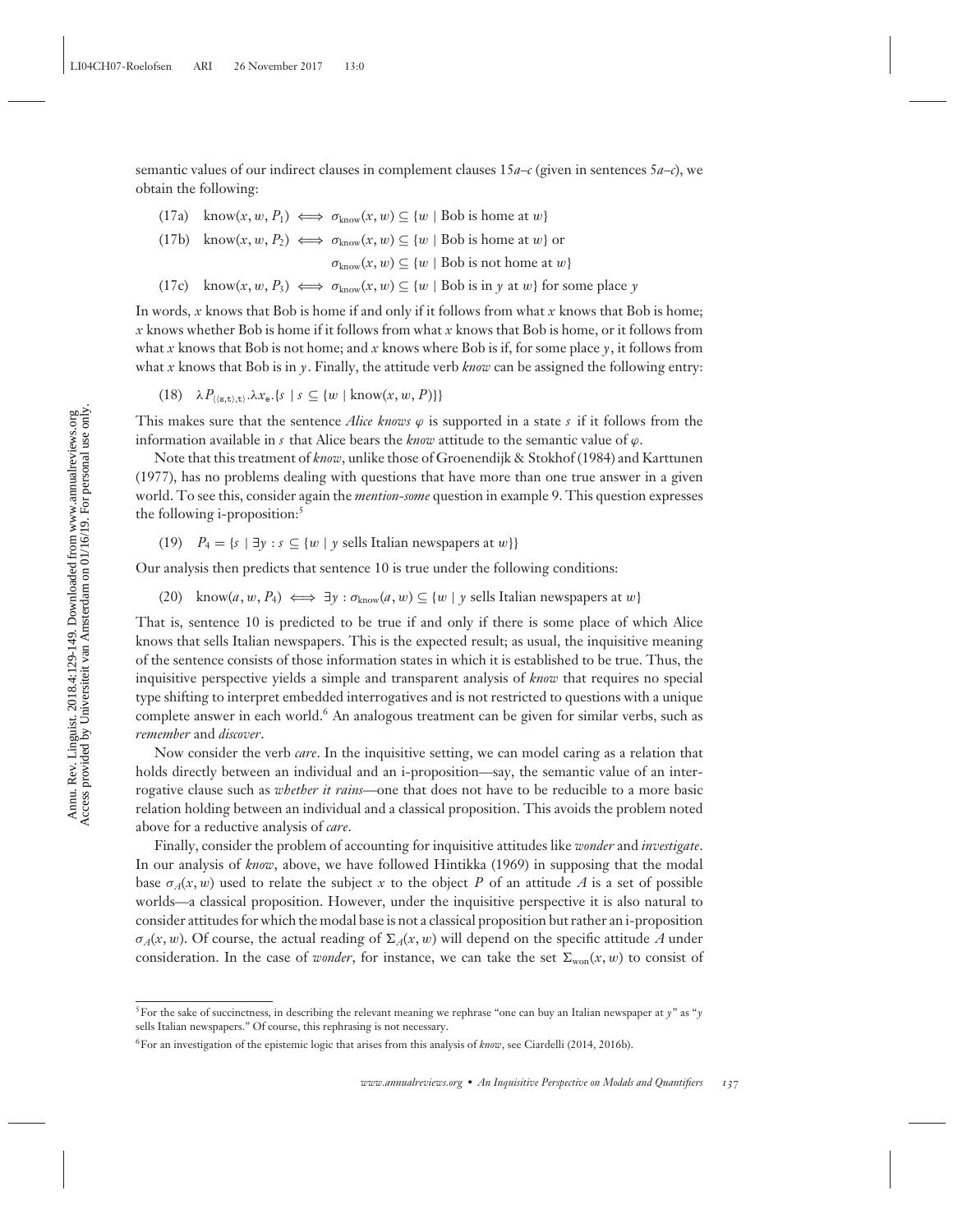those information states in which every issue that  $x$  wonders about at  $w$  is resolved. Note that this corresponds exactly to the characterization of  $\sigma_{\text{know}}(x, w)$  as consisting of those worlds in which everything that *x* knows at w is true. A simple analysis of *wondering* as an attitude is as follows:

(21) wonder $(x, w, P) \iff \Sigma_{\text{won}}(x, w) \subseteq P$  (to be refined)

That is, a claim like *Alice wonders* μ is true if, in every information state where the issues that Alice wonders about are resolved,  $\mu$  is resolved as well—that is, if resolving  $\mu$  is necessary in order for Alice's issues to be resolved. However, this minimal analysis needs to be refined slightly to take into account what the agent already believes. For instance, suppose Alice already believes that Bob is home, but she wonders whether he is cooking in the kitchen or reading a book on the couch. In this case, all the information states where her issues are resolved are states where the question *whether Bob is home* is indeed resolved—as all such states imply that he is home. Yet, in this situation we would not say that Alice wonders whether Bob is home: From her point of view, that question is resolved. To capture this, we add to our analysis a condition specifying that in order for *x* to wonder about a question the question must not already be supported by her belief state. This leads us to the following analysis of the attitude of wondering (Ciardelli & Roelofsen 2015):

 $(22)$  wonder $(x, w, P) \iff \sigma_{\text{bel}}(x, w) \notin P$  and  $\Sigma_{\text{won}}(x, w) \subseteq P$ 

As an illustration of this analysis, consider again sentence 13, repeated as sentence 23, below. If we apply our proposal to the semantic value of the embedded question given in  $5a-c$ , we obtain the truth conditions in 24:

- (23) Alice wonders where Bob is.
- $(24)$  wonder $(a, w, P_3) \iff \forall y : \sigma_{\text{bel}}(x, w) \not\subseteq \{w \mid \text{Bob is in } y \text{ at } w\}$  but  $\forall s : \in \Sigma_{\text{won}}(a, x) \exists y : s \subseteq \{w \mid \text{Bob is in } y \text{ at } w\}$

Thus, sentence 23 is true if (*a*) Alice's current beliefs do not entail of any place *y* that Bob is in *y*, but (*b*) if the issues that Alice wonders about were resolved, the resulting state would entail of some place  $\gamma$  that Bob is in  $\gamma$ . This seems a natural analysis of sentence 23. The account also allows us to make predictions concerning the (in)validity of certain inference patterns. In particular, it is not hard to see that it would predict our earlier observation that sentence 14*c* is jointly entailed by premises 14*a* and 14*b*, but not by either premise alone.<sup>7</sup>

A question that naturally arises, given the view of attitude verbs that we are advocating, is the following: If all attitude verbs apply to i-propositions, and if both declarative and interrogative complements express i-propositions, why can't all attitude verbs embed both kinds of complements? We do not give a general answer to this question here, but we show that an explanation of the ungrammaticality of *wonder-that* arises naturally from our account of *wonder*, and extends to other inquisitive attitude verbs like *investigate*. 8

The explanation is based on two components. The first is the fact that declarative complements express a very specific kind of i-proposition, namely flat i-propositions, which have a unique alternative.<sup>9</sup> For instance, the clause *that Bob is home*, discussed above, is supported exactly by the information state  $\{w \mid Bob$  is home at  $w\}$  and its subsets.

<sup>7</sup>For a further refinement of the analysis of *wonder* given here, see Roelofsen & Uegaki (2016).

<sup>8</sup>For a possible explanation of the selectional restrictions of other attitude verbs, see Theiler et al. (2016b).

<sup>&</sup>lt;sup>9</sup>This is because, in inquisitive semantics, the declarative complementizer is associated with a flattening operator, also referred to as noninquisitive closure (e.g., Ciardelli et al. 2015).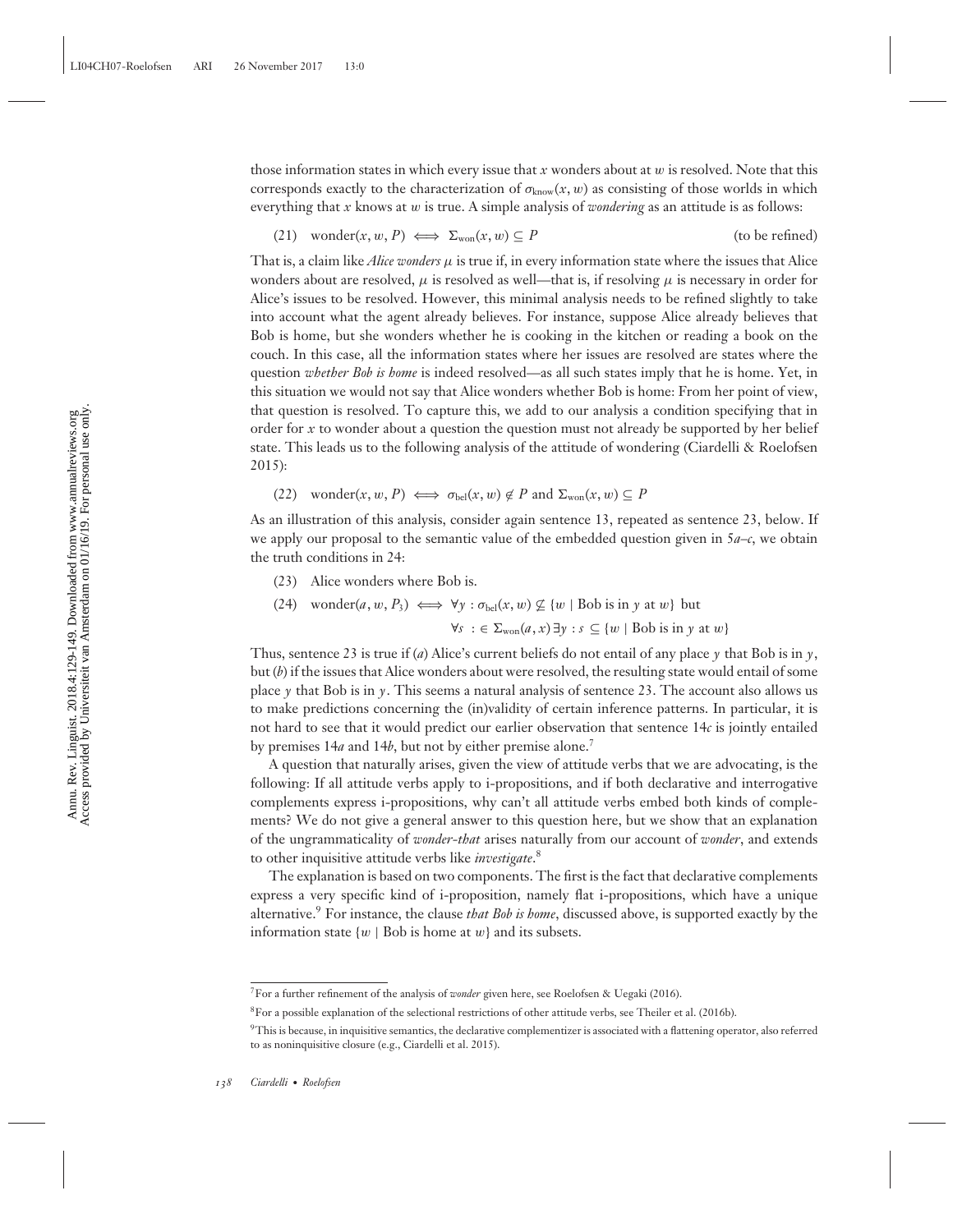The second component is the observation is that one can only meaningfully wonder about a certain question if one believes that the question can be resolved. For instance, one cannot wonder about the question in example 25 unless one believes that Bob indeed has a wife:

(25) What is Bob's wife's name?

This means that a tight connection must hold between the belief state  $\sigma_{\text{bel}}(x, w)$  of an agent and her wondering state  $\Sigma_{\text{won}}(x, w)$ ; specifically, we must have  $\sigma_{\text{bel}}(x, w) \subseteq \bigcup \Sigma_{\text{won}}(x, w)$ . This requirement is connected to the well-known observation, going back to Belnap (1966), that a question is always associated with a presupposition that some true answer exists; the requirement  $\sigma_{\text{bel}}(x, w) \subseteq \bigcup \Sigma_{\text{won}}(x, w)$  means that, in order to wonder about a question, one needs to believe the associated presupposition.

Now consider example 26, in which the complement of *wonder* is a declarative. The truth conditions that our analysis predicts for this sentence are given in example 27, where  $P_1 = \{s \mid s \subseteq$  $\{w \mid Bob$  is home at  $w\}$  is the i-proposition expressed by the complement:

(26) #Alice wonders that Bob is home.

(27) wonder(*a*, *w*, *P*<sub>1</sub>) 
$$
\iff \sigma_{\text{bel}}(a, w) \notin P_1
$$
 and  $\Sigma_{\text{won}}(a, w) \subseteq P_1$   
 $\iff \sigma_{\text{bel}}(a, w) \not\subseteq \{w \mid \text{Bob is home at } w\}$  and  
 $\forall s \in \Sigma_{\text{won}}(a, w) : s \subseteq \{w \mid \text{Bob is home at } w\}$ 

Given the connection that must hold between Alice's belief state and wondering state, these conditions can never be satisfied, because the second line implies that  $\bigcup \Sigma_{\text{bel}}(a, w) \subseteq \{w \mid \}$ Bob is home at w}. The requirement that  $\sigma_{bel}(a, w) \subseteq \bigcup \Sigma_{wo}(a, w)$  then implies  $\sigma_{bel}(a, w) \subseteq$  $\{w \mid Bob$  is home at w, which conflicts with the first condition.

In deriving this result we have not used anything specific about the embedded clause, other than the fact that it expresses a flat i-proposition—a fact that is common to all declarative complements. Thus, combining *wonder* with a declarative complement systematically results in a contradictory meaning, which can be taken to explain the ungrammaticality of this sort of construction (for the connections between systematic contradictions and ungrammaticality, see Gajewski 2002, Chierchia 2013). An analogous explanation can be given for the verb *investigate*.

In summary, inquisitive semantics suggests a new perspective on attitude verbs as expressing relations between individuals and i-propositions. First, this perspective allows for a simple, uniform account of verbs such as *know, remember*, and *discover*, which can embed both declarative and interrogative clauses. Second, it avoids some problems that arise when we try to reduce an attitude directed toward a question to the same attitude directed toward an answer to that question, as we discussed above in the case of *care*. Finally, it broadens the scope of the traditional theory of attitude verbs, bringing within reach an elegant analysis of inquisitive attitude verbs such as *wonder* and explaining their infelicity in combination with declarative clauses.

#### **4. QUANTIFIERS**

#### **4.1. Some Challenges for the Standard View**

On the standard view, quantifiers like *every man* and *many students* are treated as operators that map a property (denoted by the predicate that they combine with) to a truth value (denoted by the full clause that the quantifier and the predicate form together). Although this approach allows for an insightful characterization of the truth-conditional contribution of quantifiers, it also has some important limitations. First, interrogative quantifiers like *which men* and *how many students*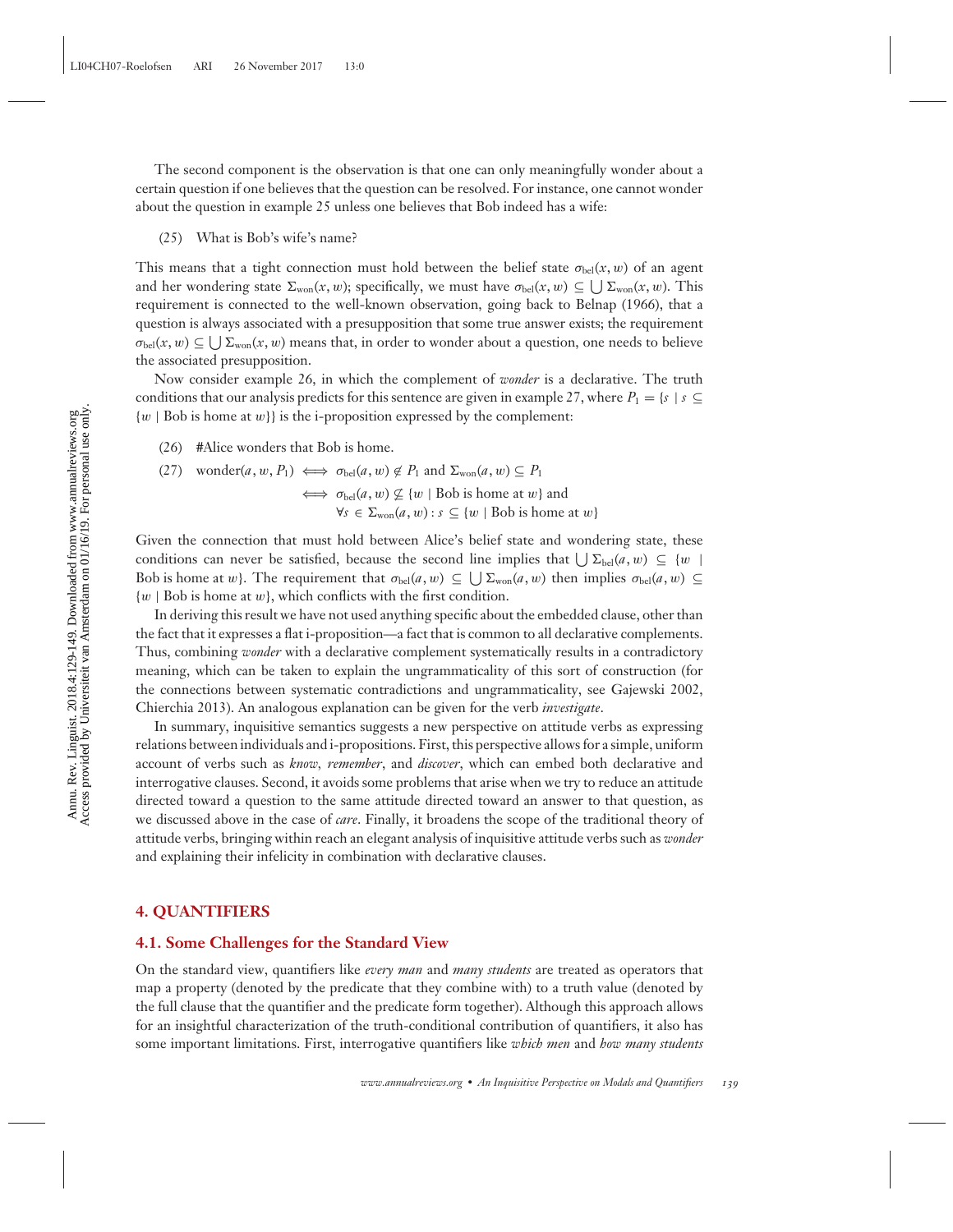are squarely beyond its scope, because these are used to form interrogative sentences, which do not denote truth values.

Second, even plain quantifiers like *every man* are problematic when they occur in questions. For instance, to derive the so-called pair-list reading of the question in example 28*a*, paraphrased in example 28*b*, it seems that the quantifier needs to scope out of the question, something that is impossible if its argument is required to be a standard property:

- (28a) What did every man eat?
- (28b) Pair-list reading: 'For every man *x*, what did *x* eat?'

Finally, puzzling differences have been observed between truth-conditionally equivalent quantifiers. For instance, sentence 29*a* conveys ignorance on the part of the speaker about the exact number of students who cheated, whereas the truth-conditionally equivalent sentence 29*b* does not seem to convey such ignorance, or at least not so robustly (e.g., Geurts & Nouwen 2007, Westera & Brasoveanu 2014, Ciardelli et al. 2016a). How can this difference in meaning be captured, alongside the truth-conditional equivalence?

- (29a) At least three students cheated.
- (29b) More than two students cheated.

#### **4.2. The Inquisitive Perspective**

Again, inquisitive semantics suggests a new perspective that allows us to address these issues. The central idea is to construe quantifiers not as operators mapping standard properties to truth values, but rather as mapping i-properties to i-propositions.

This move allows us to pursue an account of quantifiers that captures (*a*) their ability to propagate inquisitive content, which is necessary to deal with quantifiers scoping out of questions, and (b) their potential to generate inquisitive content, which is necessary to deal with interrogative quantifiers like *which men*, and which also provides a handle on the ignorance implications of quantifiers like *at least three students* (note that inquisitive constructions such as questions and disjunctions typically convey ignorance as well). Below, we focus on the case of quantifiers scoping out of questions. For research on quantifiers like *at least three students* in inquisitive semantics, see Coppock & Brochhagen (2013), Blok (2015), and Ciardelli et al. (2016a); for work on interrogative quantifiers, see Champollion et al. (2015).

#### **4.3. An Illustration: Quantifiers Scoping out of Questions**

We first take a closer look at the problem posed by quantifiers in questions (Section 4.3.1) and some proposed solutions (Section 4.3.2). Then we lay out the inquisitive perspective (Section 4.3.3) and briefly discuss some further empirical issues (Section 4.3.4).

**4.3.1. A closer look at the problem.** Let us consider in more detail the challenge that questions like example 28*a* pose under standard assumptions. Let us briefly make these standard assumptions a bit more explicit. Consider example 30:

(30) Exactly one woman kissed every man.

For concreteness, let us assume that quantifiers take scope by means of quantifier raising (the points we make here do not hinge on this assumption in any way). The inverse-scope reading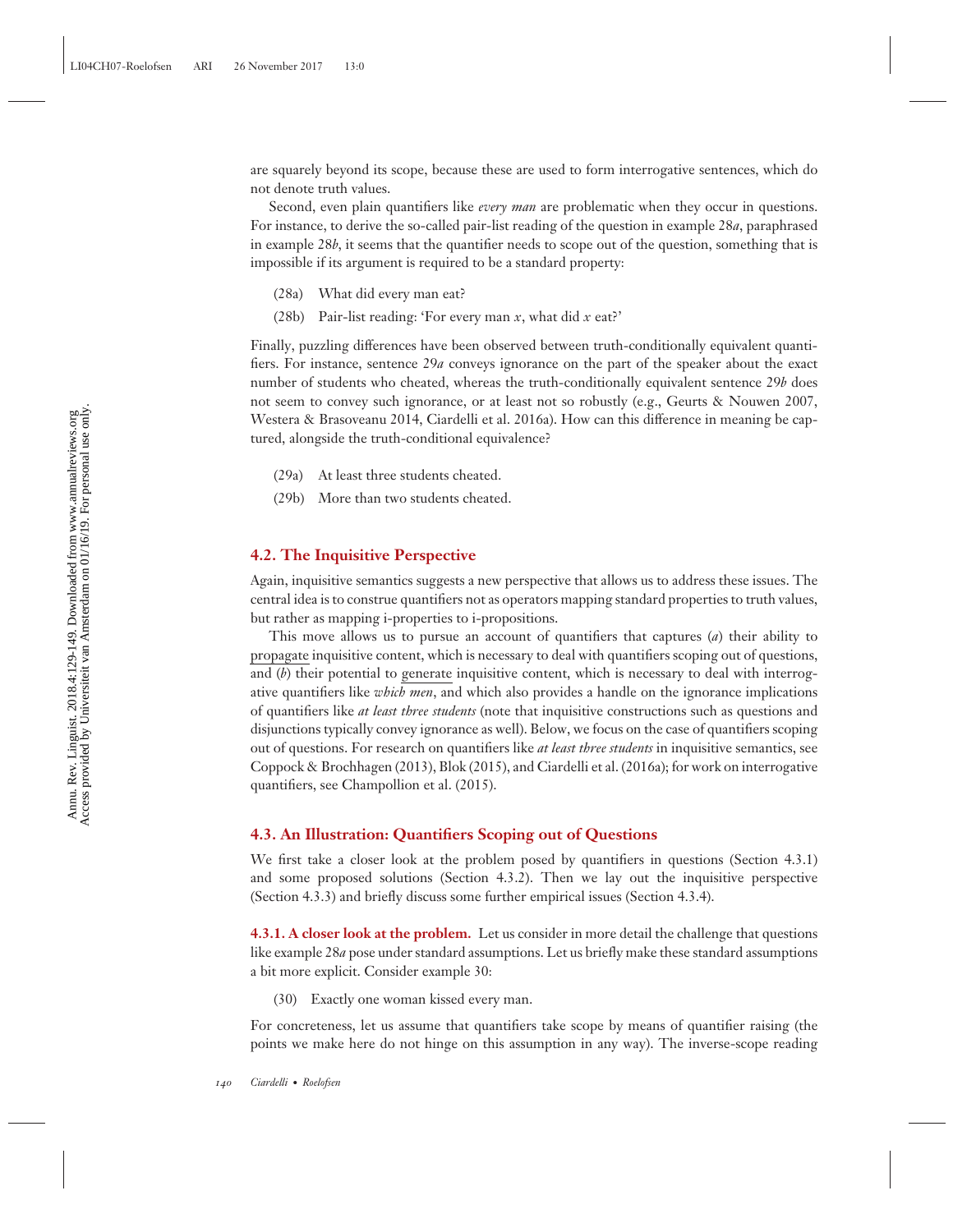

#### **Figure 1**

Logical forms in which quantifiers raise (*a*) out of a declarative clause and (*b*) out of an interrogative clause.

of example 30 is then derived from the logical form depicted in **Figure 1***a*. The clause *exactly one woman kissed x* denotes an object of type t, that is, a truth value. Abstraction over *x* yields a property of type  $(e, t)$ . The quantifier *every man* takes this property as its input and yields a truth value as its output.

Now consider example 28*a* again. One would expect that the pair-list reading of this question can be derived by letting the quantifier take wide scope, as in **Figure 1***b*. But this is problematic. Suppose that the interrogative clause *what did x eat* denotes a set of propositions, that is, is of type  $\langle \langle s, t \rangle, t \rangle$  (as assumed in Hamblin 1973, Karttunen 1977, and much subsequent work). Abstraction over *x* then yields an object of type  $\langle e, \langle \langle s, t \rangle, t \rangle$ , which is something that the quantifier *every man* cannot take as its input.

Different assumptions have been made about the semantic value of interrogative clauses. For instance, on the partition theory of Groenendijk & Stokhof (1984), questions denote propositions; in other words, they are of type  $\langle s, t \rangle$ . And on categorial approaches (e.g., Hull 1975, Tichy 1978, Hausser & Zaefferer 1978), they denote *n*-place relations, where *n* is the number of *wh*-phrases they contain. However, under any of these assumptions, the object that is obtained in example 30, after abstracting over *x*, is not a property of type  $\langle e, t \rangle$ —that is, not of the right type to serve as input for *every man*.

**4.3.2. Some proposed solutions.** Various approaches to address this issue have been pursued. We are unable to review all of them in detail, but we outline some of the main ideas (for recent overviews, see Dayal 2016, Xiang 2016).

First, it may seem promising to assume that *every* does not need an expression of type  $\langle e, t \rangle$ as its second argument, but it can, in principle, take an expression of any type  $\langle e, \tau \rangle$ , where  $\tau$  is a conjoinable type (roughly, a type whose objects are sets of some kind) and essentially expresses set intersection. Under such an account, we would have the following:

(31)  $\left[ [\text{[every man } [\lambda x \text{[what did } x \text{ eat}]]]] \right]^{w,g} = \bigcap_{d \in [\text{man}]^{w,g}} [\text{what did } x \text{ eat}]]^{w,g[x \mapsto d]}$ 

Whether this yields reasonable predictions, however, depends on one's background theory of questions. In the framework of Karttunen (1977), [[what did *x* eat][ $^{w,g[x \mapsto d]}$  is the set of true propositions of the form *d ate*  $\gamma$  for some object  $\gamma$ . But this means that, as soon as there are at least two men in w, [[[every man [ $\lambda x$  [what did x eat]]<sup>w,g</sup> becomes the empty set of propositions—certainly not a desirable result (as noted by Karttunen 1977, p. 31). By contrast, in the framework of Groenendijk & Stokhof (1984), [[what did *x* eat][ $w, g[x \mapsto d]$  is a single proposition, embodying the true exhaustive answer to *what did d eat* in w. Thus, [[[every man [λx [what did x eat]]]<sup>w,g</sup> is a proposition that, for every  $d \in [\text{man}]^{w,g}$ , exhaustively specifies what *d* ate in w. This seems to be the right result.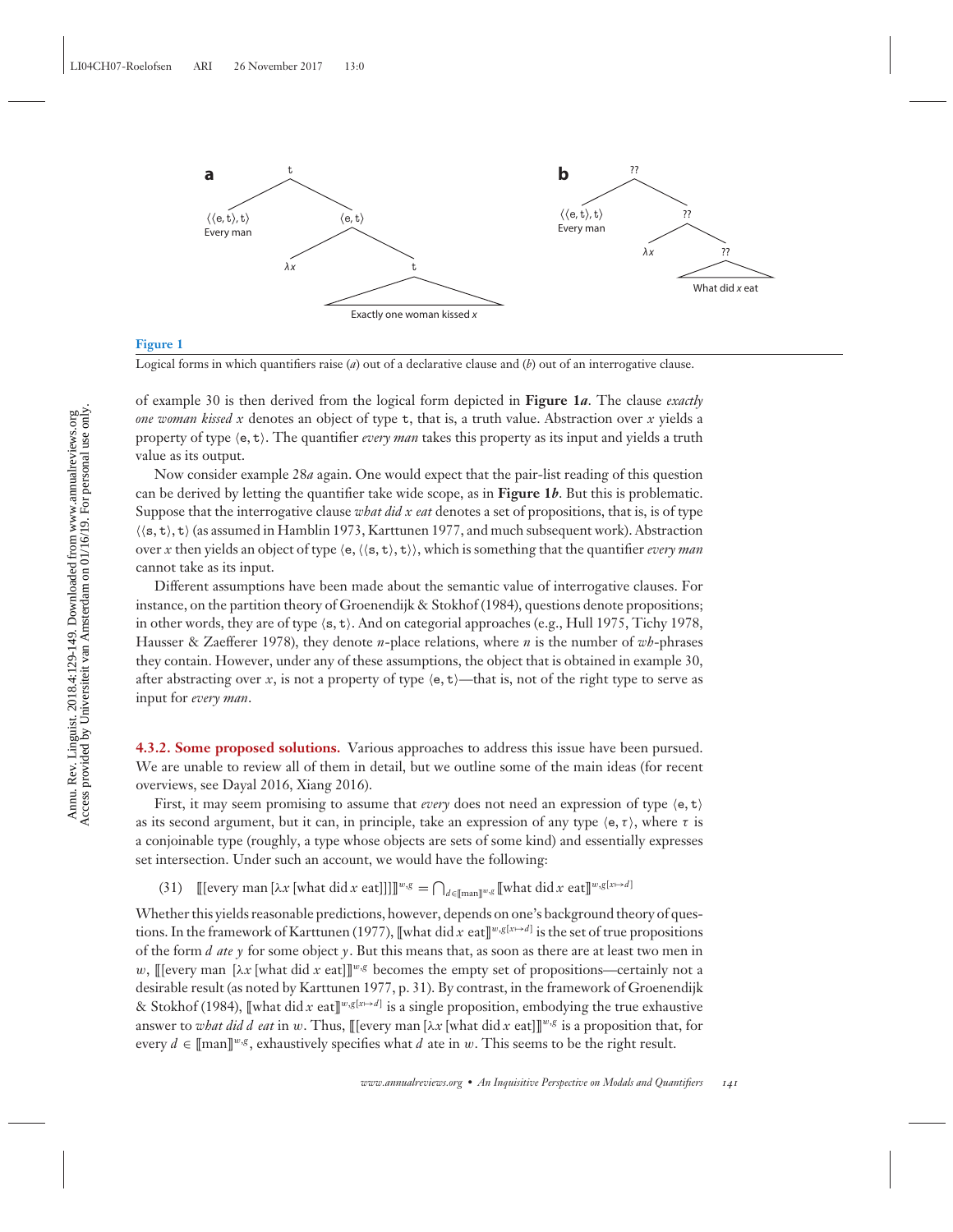Groenendijk & Stokhof (1984), however, are not satisfied with this account and ultimately opt for a rather different approach. One reason is that, whereas the analysis of *every* as expressing intersection works well in their framework, the corresponding analysis of *some* as expressing union does not. Consider, for instance, question 32*a*:

- (32a) What book did some boy read?
- (32b) Choice reading: 'For some boy, what book did he read?'

One would expect that the above choice reading could be derived by letting the existential scope out of the question. However, a treatment of existentials as expressing union, analogous to that of universals as expressing intersection, gives undesirable results in Groenendijk & Stokhof's framework. In fact, it does not yield a proper question meaning at all in their setting for questions such as 32*a*. 10

The alternative approach that Groenendijk & Stokhof (1984) pursue assumes that quantifiers can combine with questions by use of a special "quantifying-in rule" (see also, e.g., Karttunen & Peters 1980, Higginbotham & May 1981, Belnap 1982). One weak point of this approach (pointed out in Chierchia 1993, among others) is that it does not treat quantifiers uniformly; a theory in which quantifiers are always combined with other material in the sentence using the same rule of meaning composition would be more parsimonious.

Another prominent approach is to derive the pair-list reading as a so-called functional reading (Engdahl 1980). Informally speaking, example 28*a* is analyzed under this approach as in example 33:

(33) Which function  $f_{(e,e)}$  is such that every man *x* ate  $f(x)$ ?

A pair-list answer such as sentence 34*a* can be regarded as one way to specify the requested function, along with other answers like example 34*b*, which do not explicitly spell out the extension of the function but rather give a more "intensional" description of it:

- (34a) Bill ate the chocolate cake, Tom the rice pudding, and Fred the raspberry pie.
- (34b) Every man ate what his wife recommended.

Under this approach, one obtains pair-list readings without letting quantifiers scope out of questions, thereby avoiding the initial problem altogether.<sup>11</sup>

However, Pafel (1999) makes a general argument against all approaches that derive pair-list readings without letting the quantifier scope out of the question, including both the quantifyingin approach and the functional approach. Specifically, these approaches fail to capture the fact that pair-list readings and ordinary inverse-scope readings are constrained in similar ways. For

<sup>&</sup>lt;sup>10</sup>This is only one of several reasons why Groenendijk & Stokhof (1984) develop an alternative account of the interaction between quantifiers and questions. In a footnote, they actually express some skepticism about the ability of existential quantifiers to trigger choice readings (Groenendijk & Stokhof 1984, p. 556). They are convinced, however, that choice readings can be generated by disjunction, and pursue a theory that treats disjunction and existential quantification uniformly. Szabolcsi (1997) has argued that choice readings do not exist at all, neither with existentials nor with disjunction. We agree that existentials have not been convincingly shown to trigger choice readings. On our view, the most prominent reading of question 32*a* is a *mention-some* reading: It can be resolved simply by specifying a book that some boy read, without necessarily specifying which boy read it. We do think, however, that disjunction can trigger choice-like readings (Ciardelli et al. 2015). Regardless of whether existentials can or cannot trigger choice readings, the partition theory of Groenendijk & Stokhof (1984) needs to be extended in order to deal with *mention-some* readings as well as the choice-like readings generated by disjunction.

<sup>&</sup>lt;sup>11</sup> Groenendijk & Stokhof (1984) and Chierchia (1993) point out a number of shortcomings of Engdahl's functional approach that we cannot review in detail here, involving downward monotonic quantifiers, choice readings, and quantificational variability. Chierchia (1993) addresses these challenges by combining ideas from the quantifying-in approach with Engdahl's functional account.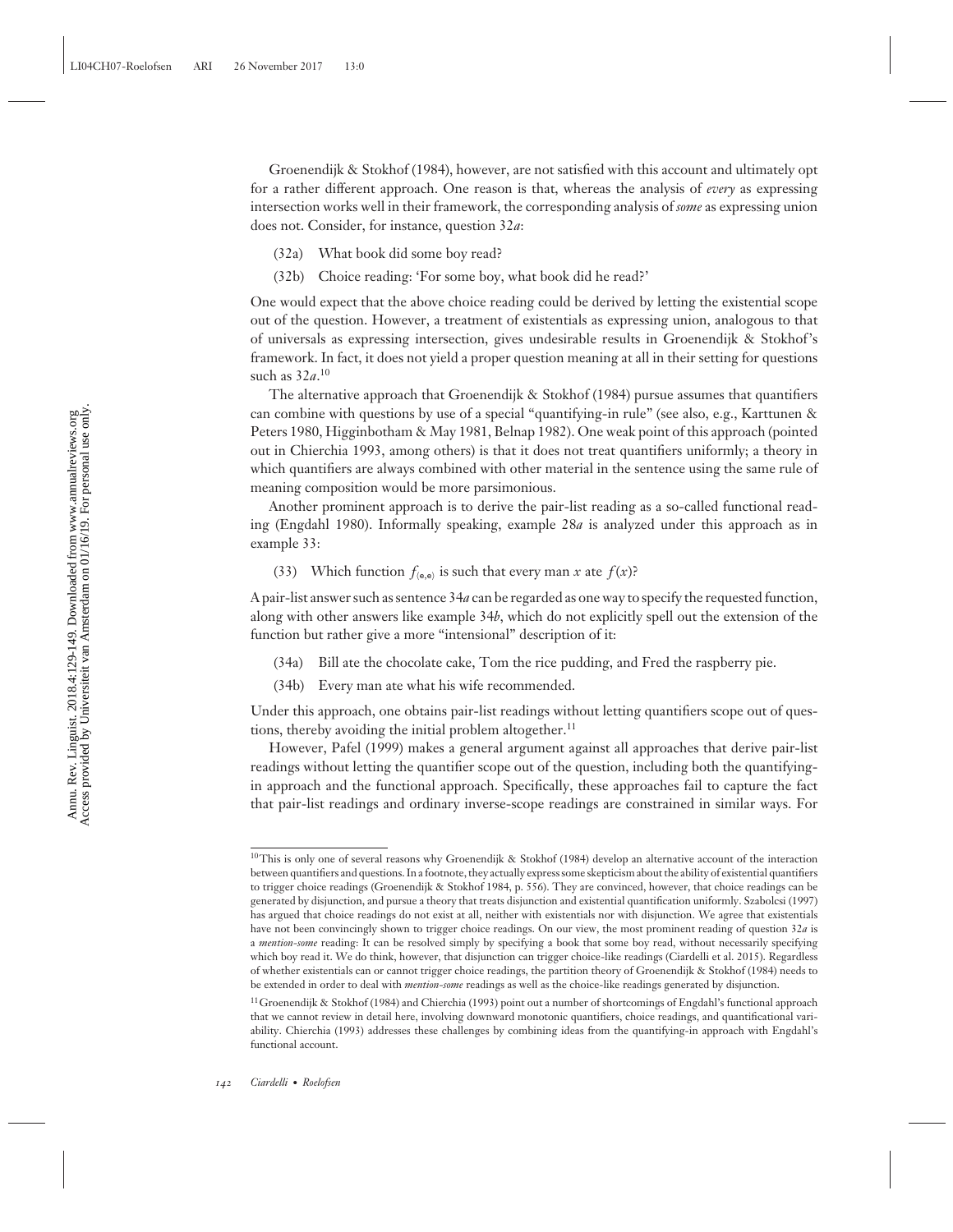

#### **Figure 2**

Logical forms in which quantifiers raise (*a*) out of a declarative clause and (*b*) out of an interrogative clause, with semantic types as given in inquisitive semantics.

instance, because universal quantifiers cannot scope out of declarative finite clauses, statement 35*a* has no inverse-scope reading. Similarly, question 35*b* lacks a pair-list reading:<sup>12</sup>

| (35a) Exactly one woman believes that every man loves her. | [no inverse scope] |
|------------------------------------------------------------|--------------------|
| (35b) Which woman does Susan believe that every man loves? | [no pair list]     |

This similarity is expected if pair-list readings require the universal quantifier to scope out of the question, but it is unexpected on the quantifying-in approach and the functional approach.

This brings us back to our initial problem: the fact that quantifiers, under standard assumptions, cannot scope out of questions. Neither of the two strategies to overcome this problem—devising a special rule for quantifying into questions and deriving pair-list readings without invoking scope at all—seems to be fully satisfactory. We do not attempt to "fix" either of the two approaches, or propose yet another way to overcome the problem. Instead, we attempt to identify the source of the problem, and show that this source is no longer present in inquisitive semantics. As a consequence, the problem no longer arises.

**4.3.3. An inquisitive perspective.** Which standard assumption is responsible for the fact that quantifier scope cannot be treated uniformly across declaratives and interrogatives? In our view, it is the assumption that declarative and interrogative sentences are of a different semantic type. As described above, in inquisitive semantics both kinds of sentences are taken to be of the same semantic type—both express i-propositions, which are downward closed sets of information states. The identity of semantic type, as discussed below, allows for a uniform account of quantifier scopetaking across the two kinds of sentences.

First, consider the logical form depicted in **Figure 2***a*, which is similar to that in **Figure 1***a* but now with "inquisitive types" assigned to each constituent. Recall that T stands for  $(\langle s, t \rangle, t)$ , the type of full declarative and interrogative clauses in inquisitive semantics. The clause *exactly one woman kissed x* expresses an i-proposition, that is, an object of type T. Abstraction over *x* yields an i-property, that is, an object of type e, T. Finally, the quantifier *every man* takes this i-property as its input and yields, again, an i-proposition as its output.

Now consider the logical form in **Figure 2***b*, similar to that in **Figure 1***b* but with inquisitive types. No type clash arises in this case, because the interrogative clause that the quantifier scopes

<sup>&</sup>lt;sup>12</sup>Pafel does not discuss the finite-clause constraint; rather, he discusses several constraints on quantifier scope in German, which seem to lack a direct counterpart in English. Kuno (1991) also emphasizes parallels between quantifier scope-taking in statements and questions.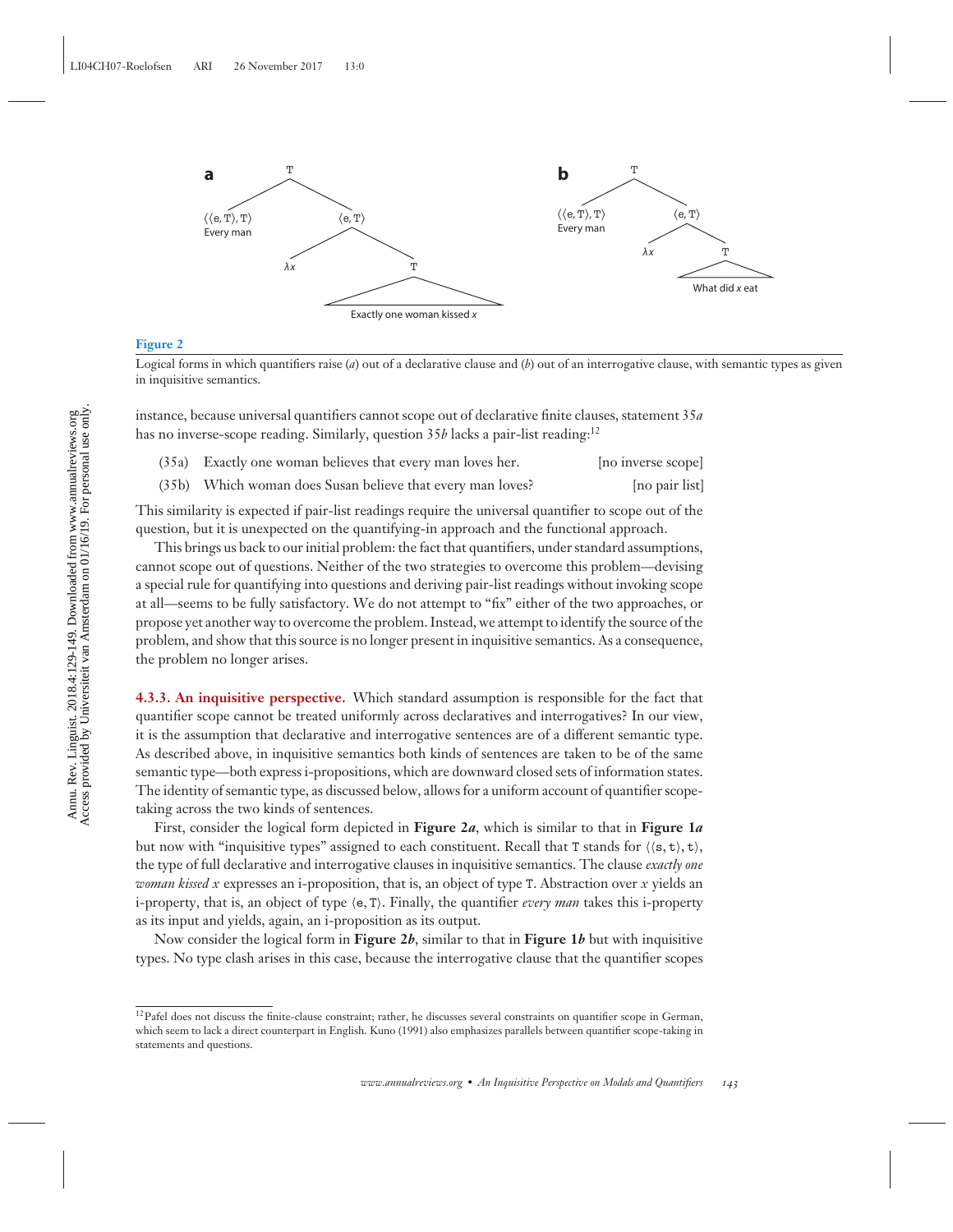over in **Figure 2***b* has exactly the same semantic type as the declarative clause in **Figure 2***a*. What remains to be determined, however, is whether a single semantic entry for *every* can be given that yields the desired result in both cases. This goal can indeed be achieved, simply by lifting the standard entry of the determiner to the inquisitive setting in a natural way (Ciardelli et al. 2016b). The first step is to formulate the standard interpretation of *every* at the intensional level (where it takes two properties of type  $\langle e, \langle s, t \rangle \rangle$  and delivers a proposition) rather than the extensional level (where it takes two properties of type  $\langle e, t \rangle$  and delivers a truth value). The result is as follows:

 $(36)$  [[*every*]] =  $\lambda P_{\langle e,(s,t) \rangle}.\lambda Q_{\langle e,(s,t) \rangle}.\bigcap_{x \in D}(Px \to Qx)$ 

Here, for any two classical propositions *p* and *q*,  $p \rightarrow q := \{w \mid \text{if } w \in p \text{ then } w \in q\}.$ 

Now, lifting this entry to inquisitive semantics yields the following:<sup>13</sup>

 $\text{(37)}$   $\text{[every]} = \lambda P_{\langle \mathbf{e}, \mathbf{T} \rangle} \cdot \lambda Q_{\langle \mathbf{e}, \mathbf{T} \rangle} \cdot \bigcap_{x \in D} (Px \rightarrow Qx)$ 

Here, for two i-propositions P and Q,  $P \rightarrow Q := \{ s \mid \forall s' \subseteq s : \text{if } s' \in P \text{ then } s' \in Q \}.$ 

What does this entry deliver for the two logical forms in**Figure 2**? First, consider the declarative in **Figure 2***a*. The noun *man* denotes an i-property that maps every individual *x* to the set of information states in which it is established that *x* is a man:

(38)  $\llbracket \text{man} \rrbracket = \lambda x \cdot \lambda s \cdot \forall w \in s : x \text{ is a man in } w$ 

Similarly, the sister node of *every man* in **Figure 2***a* denotes an i-property that maps every *x* to the set of states in which it is established that  $x$  was kissed by exactly one woman:

(39)  $\lambda x.\lambda s.\forall w \in s : x$  was kissed by exactly one woman in w

Applying the function expressed by *every* to these two i-properties, we find that the logical form in **Figure 2***a* expresses the following i-proposition:

(40) 
$$
\left\{ s \mid \begin{array}{l} \forall x \in D : \forall s' \subseteq s. \\ \text{if } \forall w \in s' : x \text{ is a man in } w \\ \text{then } \forall w \in s' : x \text{ was kissed by exactly one woman in } w \end{array} \right\}
$$

This i-proposition can be simplified as follows:

(41)  $\sqrt{ }$  $\overline{I}$  $\mathsf{l}$ *s*  $\begin{array}{c} \hline \end{array}$ ∀w ∈ *s* : ∀*x* ∈ *D*. if *x* is a man in w then *x* was kissed by exactly one woman in w  $\mathbf{I}$  $\overline{\mathsf{I}}$  $\overline{J}$ 

As desired, this is a downward closed set of information states with a unique maximal element: the set of all worlds in which every man was kissed by exactly one woman.

Now consider the logical form in **Figure 2***b*. In this case, the sister node of *every man* expresses an i-property that maps every individual  $x$  to the set of information states in which it is known what *x* ate:

(42)  $\lambda x.\lambda s.\forall w, w' \in s : \text{what } x \text{ ate in } w \text{ is the same as what } x \text{ ate in } w'$ 

<sup>&</sup>lt;sup>13</sup>In algebraic terms,  $\mathcal{P} \rightarrow \mathcal{Q}$  is the pseudo-complement of  $\mathcal{P}$  relative to  $\mathcal{Q}$ , that is, the weakest i-proposition  $\mathcal{P}'$  such that  $P \cap P'$  entails Q (Roelofsen 2013a). Similarly,  $p \to q$  is the pseudo-complement of p relative to q, that is, the weakest classical proposition *p* such that *p* ∩ *p* entails *q*. So, from an algebraic perspective, the treatment of *every* given here is exactly the same as the standard treatment (see Ciardelli et al. 2016b for more detailed discussion).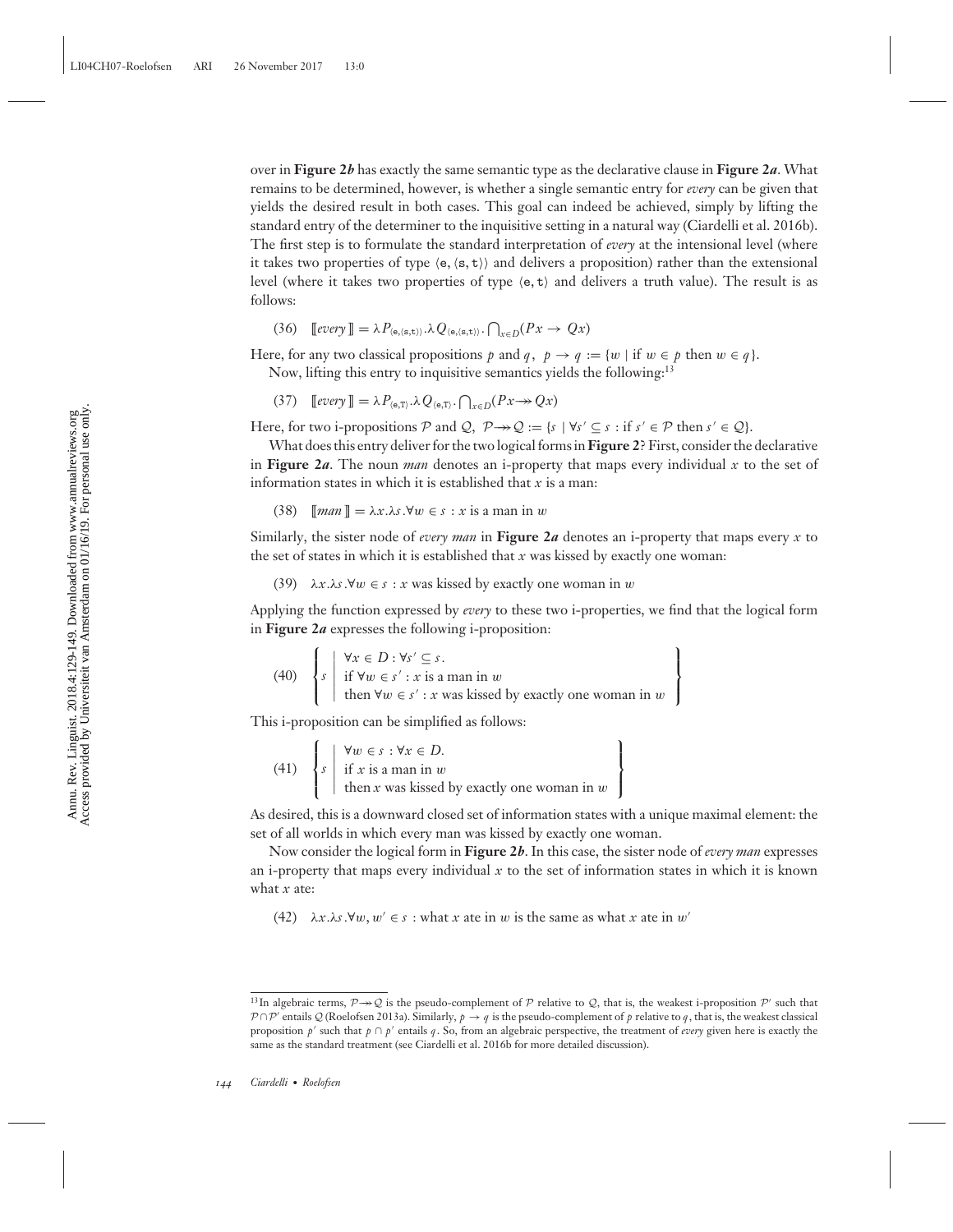By applying *every*, we find that the logical form in **Figure 2***b* expresses the following i-proposition:

(43) 
$$
\left\{ s \mid \begin{array}{l} \forall x \in D : \forall s' \subseteq s. \\ \text{if } \forall w \in s' : x \text{ is a man in } w \\ \text{then } \forall w, w' \in s' : \text{what } x \text{ ate in } w \text{ is the same as what } x \text{ ate in } w' \end{array} \right\}
$$

What does this mean? Suppose that *s* is an information state in which it is known exactly which individuals are men. Such a state supports the sentence just in case for each man  $x$ , it is known what *x* ate, as expected. But note that according to our semantics it is also possible for *s* to support the sentence if it is not known in *s* which individuals are men. For instance, it may be known in *s* that all men, whoever they are, ate raspberry pie (and nothing else). In that case, *s* supports the sentence as well.

Under which circumstances, then, is the sentence not supported by  $s$ ? This is the case when there is an individual *x* such that the information available in *s*, together with the information that *x* is a man, is not sufficient to establish what *x* ate. For instance, if we do not know what Robin ate, and when given the information that he is a man we would still not know what he ate, then our information state fails to support the sentence. Of course, this also means that if we do already know that Robin is a man and we do not know what he ate, our information state fails to support the sentence. These predictions seem correct.

**4.3.4. Some further empirical issues.** Of course, the above analysis is intended as a proof of concept, not a full theory of the interaction between quantifiers and questions. In further developing this approach, it will be particularly important to ensure that it does not overgenerate. For instance, if we switch from *wh*-questions to polar questions, wide-scope readings are no longer available (Chierchia 1993):

- (44a) Did every man eat an apple?
- (44b) # For every man *x*: did *x* eat an apple?

Similarly, if we switch from universals (and perhaps existentials) to other kinds of quantifiers, as in example 45*a*, the reading paraphrased in example 45*b* is not available (as observed by, e.g., Szabolcsi 1997, Krifka 2001):

- (45a) Which woman did {most/no/exactly three} men kiss?
- $(45b)$  # For  ${most/no/exactly three}$  men: which woman did they kiss?

Many quantifiers do, however, permit wide-scope readings if the question that they are part of is embedded under a responsive verb like *know* or *find out* (Szabolcsi 1997):

- (46a) Bill found out which woman {most/two/exactly three} men kissed.
- (46b) For {most/two/exactly three} men, Bill found out which woman they kissed.

How might these empirical observations be captured? Below, we outline an account of the absence of pair-list readings in matrix polar questions. An investigation of nonuniversal quantifiers must be left for future research.<sup>14</sup>

<sup>14</sup>There are at least two possible strategies to explore. First, the entry for certain nonuniversal quantifiers may be such that the resulting wide-scope reading is always contradictory or tautological. This would be the case, for instance, for quantifiers like *no man* under its most natural treatment in inquisitive semantics (Ciardelli et al. 2016b). Second, certain quantifiers may involve a definedness condition, requiring their input to be a flat i-property. Under such a treatment of, say, *most men*, logical form I*a* would be uninterpretable, whereas logical form I*b* would be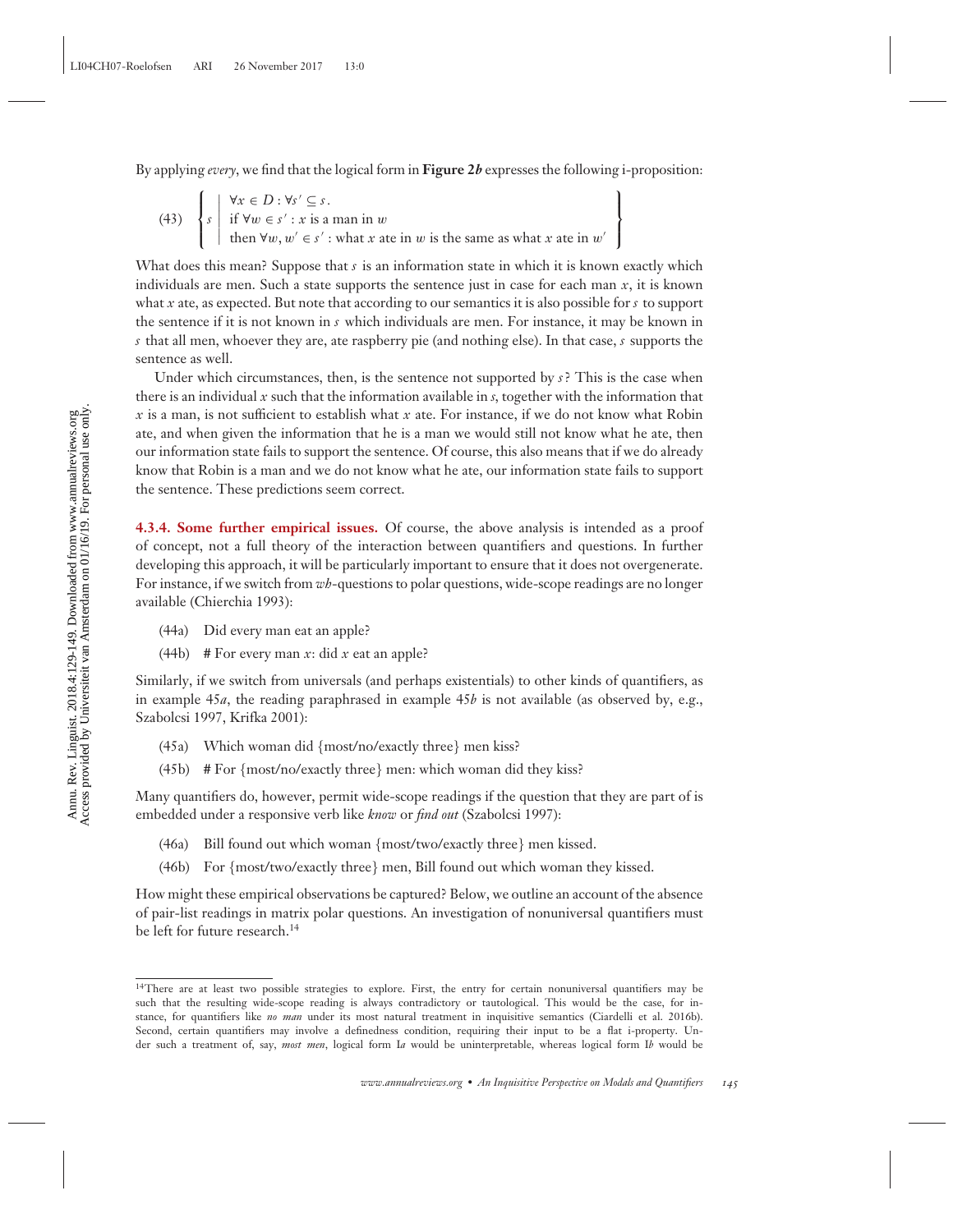To explain the contrast between polar and *wh*-questions, suppose (as suggested in Roelofsen 2013b) that questions involve an operator *Q* of type  $\langle T, T \rangle$ , which does two things.<sup>15</sup> First, *Q* ensures inquisitiveness. More precisely, if the input i-proposition is not yet inquisitive—that is, if it contains a single alternative—then the complement of this alternative is added. If the input i-proposition is already inquisitive, it is left untouched. Second, *Q* ensures noninformativeness. This is done by adding a presupposition, to the effect that the actual world is contained in some element of the given i-proposition.

Assume that *Q* always takes highest scope in its clause. Then the logical form of a polar question and a *wh*-question with a quantifier taking the widest possible scope below *Q* is as follows:

- (47a)  $[Q$  [every man  $[\lambda x \text{ [did } x \text{ kiss Mary}]]]$ ]
- (47b)  $[Q$  [every man  $[\lambda x]$  [which woman did x kiss]]]]

Assume that [did *x* kiss Mary] expresses a proposition containing a single alternative,<sup>16</sup> namely the set of all worlds in which *x* kissed Mary, and that [which woman did *x* kiss] expresses a proposition containing multiple alternatives, one for each woman  $\gamma$ , consisting of all worlds in which  $\gamma$  was the unique woman that *x* kissed. This provides the desired results. No pair-list reading arises in the case of the polar question, because the clause that the quantifier scopes over does not generate multiple alternatives yet (this is done later, by *Q*, to ensure inquisitiveness). By contrast, a pair-list reading does arise in the case of the *wh*-question, because now the clause that the quantifier scopes over already generates multiple alternatives (and *Q* only adds the presupposition that every man kissed exactly one woman).

#### **5. CONCLUSION**

Our aim in this review has been to lay out a new perspective on modality and quantification, arising from recent research in inquisitive semantics. We have illustrated the benefits of this new perspective in two concrete domains, and have briefly indicated some potential advantages of the approach in other empirical domains. As mentioned at the outset, this review is not intended as a comprehensive literature review but rather as a "programmatic" article, suggesting a path toward more systematic future investigations, which we hope will eventually lead to a deeper understanding of modality, quantification, and inquisitiveness.

#### **DISCLOSURE STATEMENT**

The authors are not aware of any affiliations, memberships, funding, or financial holdings that might be perceived as affecting the objectivity of this review.

(Ia) [most men [λ*x* [which woman did *x* kiss]]] - $\rightsquigarrow$  uninterpretable

(Ib) [most men  $[\lambda x]$  [Bill found out [which woman did x kiss]]]]  $\rightsquigarrow$  interpretable

fine because the embedding verb neutralizes the inquisitiveness of its complement before the quantifier is applied:

<sup>&</sup>lt;sup>15</sup>Alternative questions are left out of consideration here because of space constraints, but the account sketched here can be extended to them under natural assumptions.

<sup>16</sup>This assumption can be motivated by considering cases in which polar questions are disjoined with other polar or *wh*questions (e.g., Roelofsen 2013b).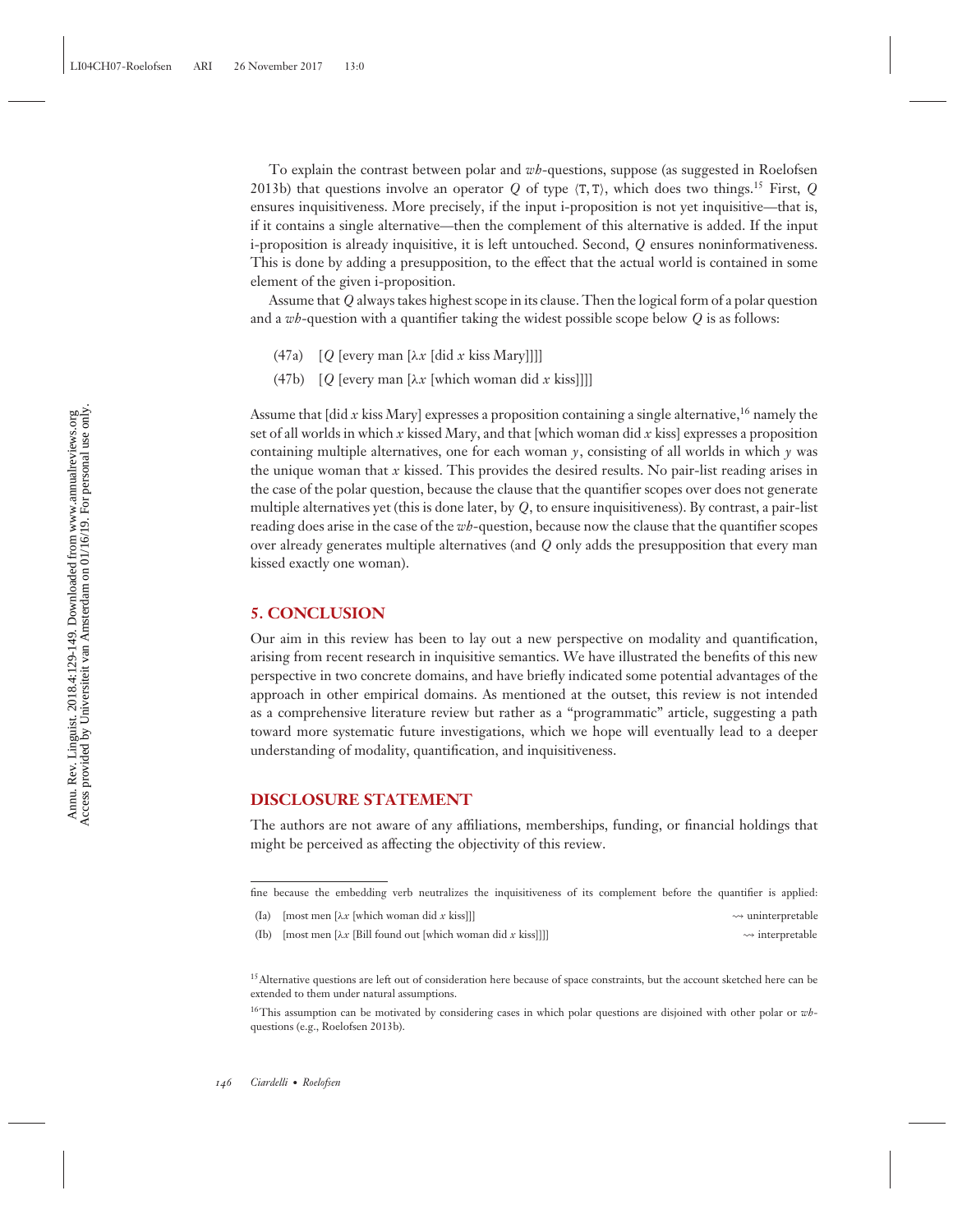#### **ACKNOWLEDGMENTS**

We are very grateful to Maria Aloni, Lucas Champollion, Alexandre Cremers, Jakub Dotlacil, Donka Farkas, Jeroen Groenendijk, Anna Szabolcsi, Nadine Theiler, Wataru Uegaki, and Thom van Gessel for discussion of the ideas presented here and closely related topics. We also gratefully acknowledge financial support from the European Research Council (ERC; grant number 680220).

#### **LITERATURE CITED**

Alonso-Ovalle L. 2009. Counterfactuals, correlatives, and disjunction. *Linguist. Philos.* 32:207–44

- AnderBois S. 2012. Focus and uninformativity in Yukatek Maya questions. *Nat. Lang. Semant.* 20:349–90
- AnderBois S. 2014. The semantics of sluicing: beyond truth conditions. *Language* 90:887–926

Belnap N. 1966. Questions, answers, and presuppositions. *J. Philos.* 63:609–11

- Belnap N. 1982. Questions and answers in Montague grammar. In *Processes, Beliefs, and Questions*, ed. S Peters, E Saarinen, pp. 165–98. Dordrecht, Neth.: Reidel
- Blok D. 2015. The semantics and pragmatics of directional numeral modifiers. In *Proceedings of the 25th Conference on Semantics and Linguistic Theory (SALT 25)*, ed. S D'Antonio, M Moroney, CR Little, pp. 471– 90. Washington, DC: Linguist. Soc. Am.

Cariani F, Kaufmann M, Kaufmann S. 2013. Deliberative modality under epistemic uncertainty. *Linguist. Philos.* 36:225–59

- Champollion L, Ciardelli I, Roelofsen F. 2015. *Some questions in typed inquisitive semantics*. Presented at Workshop Quest. Log. Semant., Amsterdam, Dec. 15
- Champollion L, Ciardelli I, Zhang L. 2016. Breaking de Morgan's law in counterfactual antecedents. In *Proceedings of the 26th Conference on Semantics and Linguistic Theory (SALT 26)*, ed. M Moroney, CR Little, J Collard, D Burgdorf, pp. 304–24. Ithaca, NY: CLC
- Charlow N. 2013. What we know and what to do. *Synthese* 190:2291–323
- Chierchia G. 1993. Questions with quantifiers. *Nat. Lang. Semant.* 1:181–234
- Chierchia G. 2013. *Logic in Grammar: Polarity, Free Choice, and Intervention*. Oxford, UK: Oxford Univ. Press
- Ciardelli I. 2009. *Inquisitive semantics and intermediate logics*. MSc thesis, Univ. Amsterdam, Neth.
- Ciardelli I. 2014. Modalities in the realm of questions: axiomatizing inquisitive epistemic logic. In *Advances in Modal Logic*, ed. R Gore, B Kooi, A Kurucz, pp. 94–113. London: Coll. Publ. ´
- Ciardelli I. 2016a. Lifting conditionals to inquisitive semantics. In *Proceedings of the 26th Conference on Semantics and Linguistic Theory (SALT 26)*, ed. M Moroney, CR Little, J Collard, D Burgdorf, pp. 732–52. Ithaca, NY: CLC
- Ciardelli I. 2016b. *Questions in logic*. PhD thesis, Inst. Log. Lang. Comput., Univ. Amsterdam, Neth.
- Ciardelli I. 2017. Question meaning = resolution conditions. *Log. Log. Philos.* 26:383–416

Ciardelli I, Coppock L, Roelofsen F. 2016a. Implicatures of modified numerals: quality or quantity? In *Proceedings of the 21st Sinn und Bedeutung Conference*. 18 pp. **[https://sites.google.com/site/](https://sites.google.com/site/sinnundbedeutung21/proceedings-preprints) [sinnundbedeutung21/proceedings-preprints](https://sites.google.com/site/sinnundbedeutung21/proceedings-preprints)**

- Ciardelli I, Groenendijk J, Roelofsen F. 2015. *Inquisitive semantics*. Lect. notes, Eur. Summer Sch. Log. Lang. Inf. **<http://semanticsarchive.net/Archive/DkxNDY5Z/lecture-notes.pdf>**
- Ciardelli I, Roelofsen F. 2011. Inquisitive logic. *J. Philos. Log.* 40:55–94
- Ciardelli I, Roelofsen F. 2015. Inquisitive dynamic epistemic logic. *Synthese* 192:1643–87
- Ciardelli I, Roelofsen F. 2017. Hurford's constraint, the semantics of disjunctions, and the nature of alternatives. *Nat. Lang. Semant.* 25:199–222
- Ciardelli I, Roelofsen F, Theiler N. 2016b. Composing alternatives. *Linguist. Philos.* 40:1
- Coppock E, Brochhagen T. 2013. Raising and resolving issues with scalar modifiers. *Semant. Pragmat.* 6:1–57
- Dayal V. 2016. *Questions*. Oxford, UK: Oxford Univ. Press
- Elliott PD, Klinedinst N, Sudo Y, Uegaki W. 2017. Predicates of relevance and theories of question embedding *J. Semant.* 34:547–54

Engdahl EB. 1980. *The syntax and semantics of questions in Swedish*. PhD thesis, Univ. Mass., Amherst Fine K. 2012. Counterfactuals without possible worlds. *J. Philos.* 109:221–46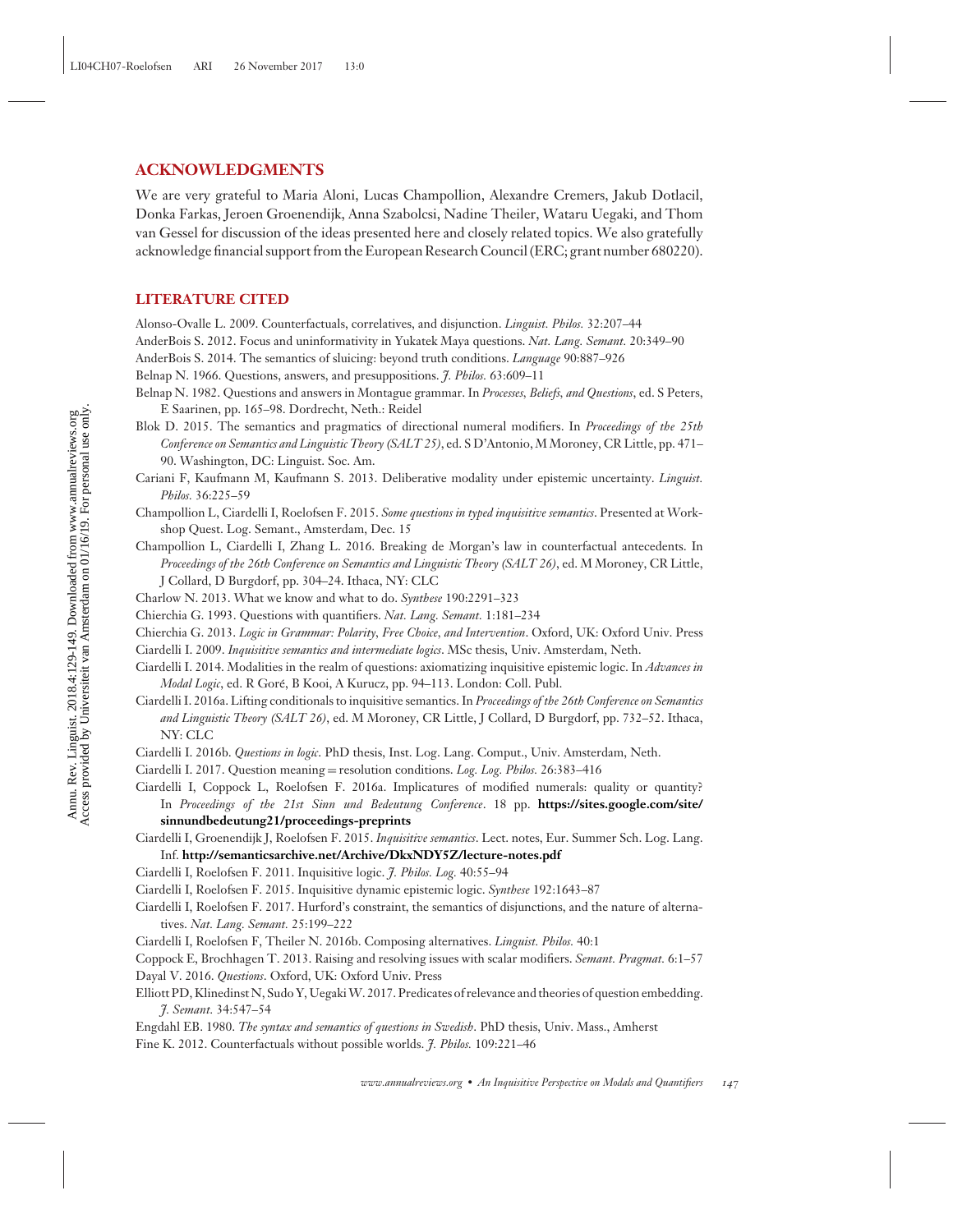Friedman J. 2013. Question-directed attitudes. *Philos. Perspect.* 27:145–74

Frittella S, Greco G, Palmigiano A, Yang F. 2016. A multi-type calculus for inquisitive logic. In *Lecture Notes in Computer Science*, vol. 9803: *Proceedings of the International Workshop on Logic, Language, Information, and Computation*, ed. J Väänänen, Å Hirvonen, R de Queiroz, pp. 1–19. Berlin: Springer

- Geurts B, Nouwen R. 2007. 'At least' et al.: the semantics of scalar modifiers. *Language* 83:533–59
- Groenendijk J, Stokhof M. 1984. *Studies on the semantics of questions and the pragmatics of answers*. PhD thesis, Univ. Amsterdam, Neth.
- Hamblin CL. 1973. Questions in Montague English. *Found. Lang.* 10:41–53
- Hausser R, Zaefferer D. 1978. Questions and answers in a context-dependent Montague grammar. In *Formal Semantics and Pragmatics for Natural Languages*, ed. F Guenthner, SJ Schmidt, pp. 339–58. Dordrecht, Neth.: Reidel
- Heim I. 1992. Presupposition projection and the semantics of attitude verbs. *J. Semant.* 9:183–221
- Higginbotham J, May R. 1981. Questions, quantifiers and crossing. *Linguist. Rev.* 1:41–80
- Hintikka J. 1962. *Knowledge and Belief: An Introduction to the Logic of the Two Notions*. Ithaca, NY: Cornell Univ. Press
- Hintikka J. 1969. *Semantics for Propositional Attitudes*. Dordrecht, Neth.: Springer

Hull RD. 1975. A semantics for superficial and embedded questions in natural language. In *Formal Semantics of Natural Language*, ed. E Keenan, pp. 33–45. Cambridge, UK: Cambridge Univ. Press

- Karttunen L. 1977. Syntax and semantics of questions. *Linguist. Philos.* 1:3–44
- Karttunen L, Peters S. 1980. Interrogative quantifiers. In *Time, Tense, and Quantifiers*, ed. C Rohrer, pp. 181– 206. Tubingen, Ger.: Niemeyer ¨

Kratzer A. 2012. *Modals and Conditionals: New and Revised Rerspectives*. Oxford, UK: Oxford Univ. Press

- Krifka M. 2001. Quantifying into question acts. *Nat. Lang. Semant.* 9:1–40
- Kuno S. 1991. Remarks on quantifier scope. In *Current English Linguistics in Japan*, ed. H Nakajima, pp. 261–87. Berlin: de Gruyter
- Lassiter D. 2011. *Measurement and modality: the scalar basis of modal semantics*. PhD thesis, NYU, New York Pafel J. 1999. Interrogative quantifiers within scope. *Linguist. Philos.* 22:255–310
- Punčochář V. 2015. Weak negation in inquisitive semantics. *† Log. Lang. Inf.* 24:323–55
- Punčochář V. 2016. A generalization of inquisitive semantics. *J. Philos. Log.* 45:399-428
- Roelofsen F. 2013a. Algebraic foundations for the semantic treatment of inquisitive content. *Synthese* 190:79– 102
- Roelofsen F. 2013b. *An inquisitive perspective on meaning: the case of disjunction*. Presented at Stanford Linguist. Colloq., Stanford, CA
- Roelofsen F, Farkas DF. 2015. Polarity particle responses as a window onto the interpretation of questions and assertions. *Language* 91:359–414
- Roelofsen F, Uegaki W. 2016. The ignorance implication of inquisitive predicates. In *Proceedings of the 21st Sinn und Bedeutung Conference*. 15 pp. **[https://sites.google.com/site/sinnundbedeutung21/](https://sites.google.com/site/sinnundbedeutung21/proceedings-preprints) [proceedings-preprintshtt](https://sites.google.com/site/sinnundbedeutung21/proceedings-preprints)**
- Santorio P. 2016. Alternatives and truthmakers in conditional semantics. *J. Philos.* In press
- Spector B, Egré P. 2015. A uniform semantics for embedded interrogatives: an answer, not necessarily the answer. *Synthese* 192:1729–84
- Stalnaker R. 1984. *Inquiry*. Cambridge, UK: Cambridge Univ. Press
- Szabolcsi A. 1997. Quantifiers in pair-list readings. In *Ways of Scope Taking*, ed. A Szabolcsi, pp. 311–47. Berlin: Springer
- Theiler N. 2014. *A multitude of answers: embedded questions in typed inquisitive semantics*. MSc thesis, Univ. Amsterdam, Neth.
- Theiler N, Roelofsen F, Aloni M. 2016a. Truthful resolutions: a new perspective on false-answer sensitivity. In *Proceedings of the 26th Conference on Semantics and Linguistic Theory (SALT 26)*, ed. M Moroney, CR Little, J Collard, D Burgdorf, pp. 122–41. Ithaca, NY: CLC
- Theiler N, Roelofsen F, Aloni M. 2016b. *A uniform semantics for declarative and interrogative complements*.Work. pap., Inst. Log. Lang. Comput., Univ. Amsterdam, Neth.

Gajewski J. 2002. *L-analyticity and natural language*. Work. pap., MIT, Cambridge, MA

George BR. 2011. *Question embedding and the semantics of answers*. PhD thesis, Univ. Calif., Los Angeles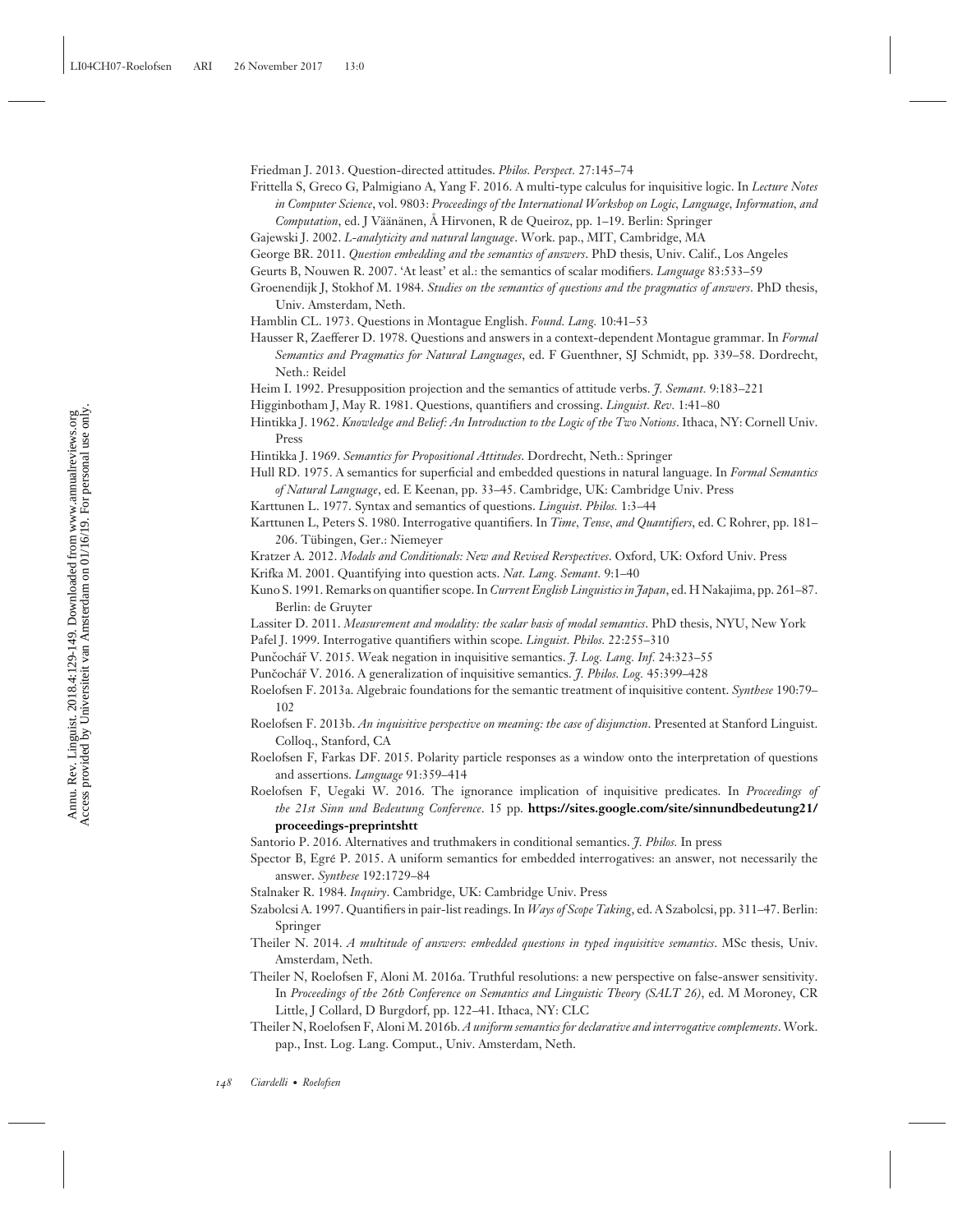Tichy P. 1978. Questions, answers, and logic. *Am. Philos. Q.* 15:275–84

Uegaki W. 2015. *Interpreting questions under attitudes*. PhD thesis, MIT, Cambridge, MA

- Westera M, Brasoveanu A. 2014. Ignorance in context: the interaction of modified numerals and QUDs. In *Proceedings of the 24th Conference on Semantics and Linguistic Theory (SALT 24)*, ed. T Snider, S D'Antonio, M Weigand, pp. 414–31. Ithaca, NY: CLC
- Xiang Y. 2015. Complete and true: a uniform analysis for mention-some and mention-all. In *Proceedings of the 20th Sinn und Bedeutung Conference*, ed. N Bade, P Berezovskaya, A Schoeller, pp. 815–32. **[http://](http://semanticsarchive.net/Archive/GRmOGQ4N/SUB20html4.html) [semanticsarchive.net/Archive/GRmOGQ4N/SUB20html4.html](http://semanticsarchive.net/Archive/GRmOGQ4N/SUB20html4.html)**

Xiang Y. 2016. *Interpreting questions with non-exhaustive answers*. PhD thesis, Harvard Univ., Cambridge, MA Yang F, Väänänen J. 2016. Propositional logics of dependence. Ann. Pure Appl. Log. 167:557-89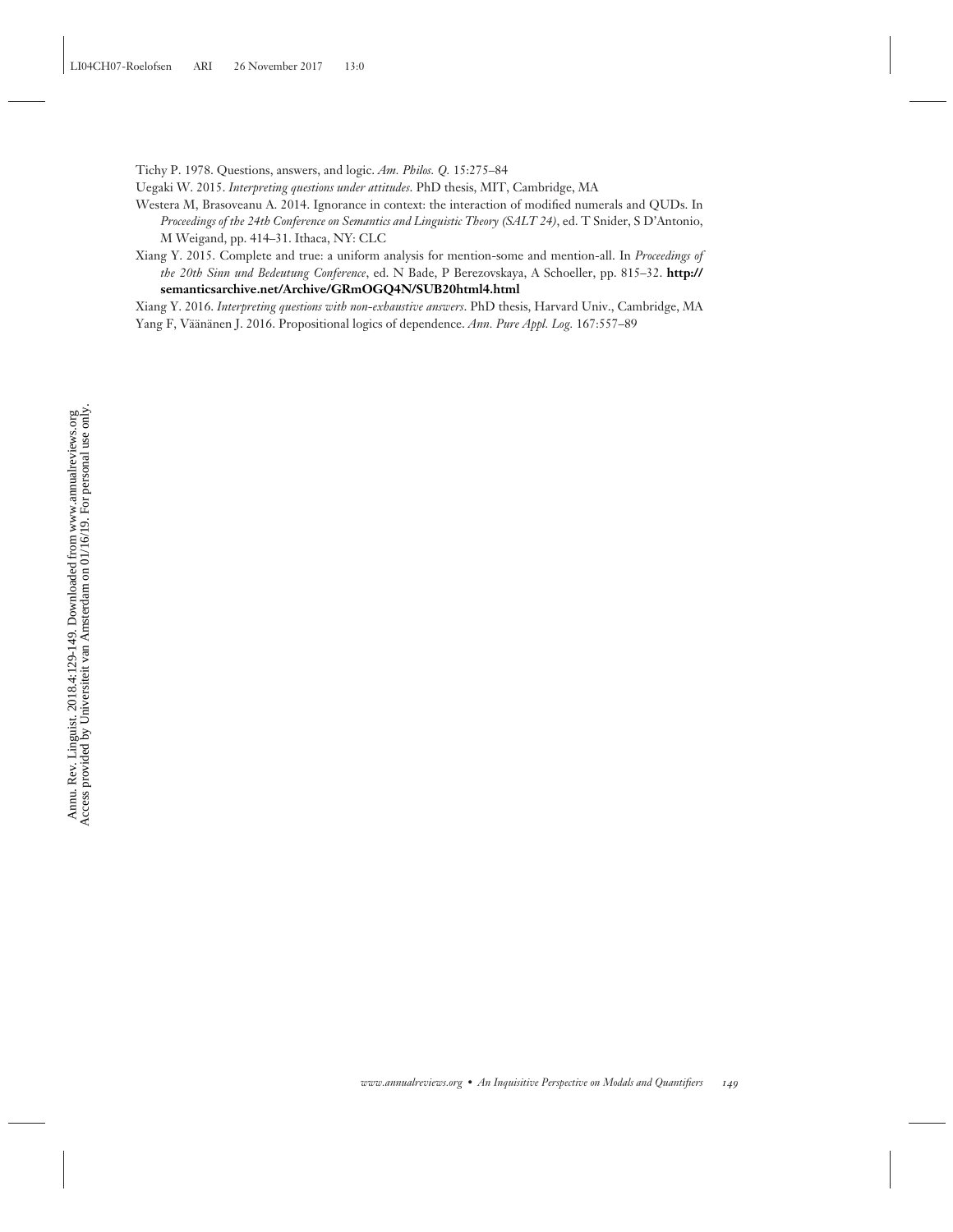

**Annual Review of Linguistics**

Volume 4, 2018

# **Contents**

| Words in Edgewise                                                            |
|------------------------------------------------------------------------------|
| Phonological Knowledge and Speech Comprehension                              |
| The Minimalist Program After 25 Years                                        |
| Minimizing Syntactic Dependency Lengths:<br>Typological/Cognitive Universal? |
| Reflexives and Reflexivity                                                   |
| Semantic Typology and Efficient Communication                                |
| An Inquisitive Perspective on Modals and Quantifiers                         |
| Distributional Models of Word Meaning                                        |
| Game-Theoretic Approaches to Pragmatics                                      |
| Creole Tense-Mood-Aspect Systems                                             |
| Creolization in Context: Historical and Typological Perspectives             |
| The Relationship Between Parsing and Generation                              |
| The Biology and Evolution of Speech: A Comparative Analysis                  |